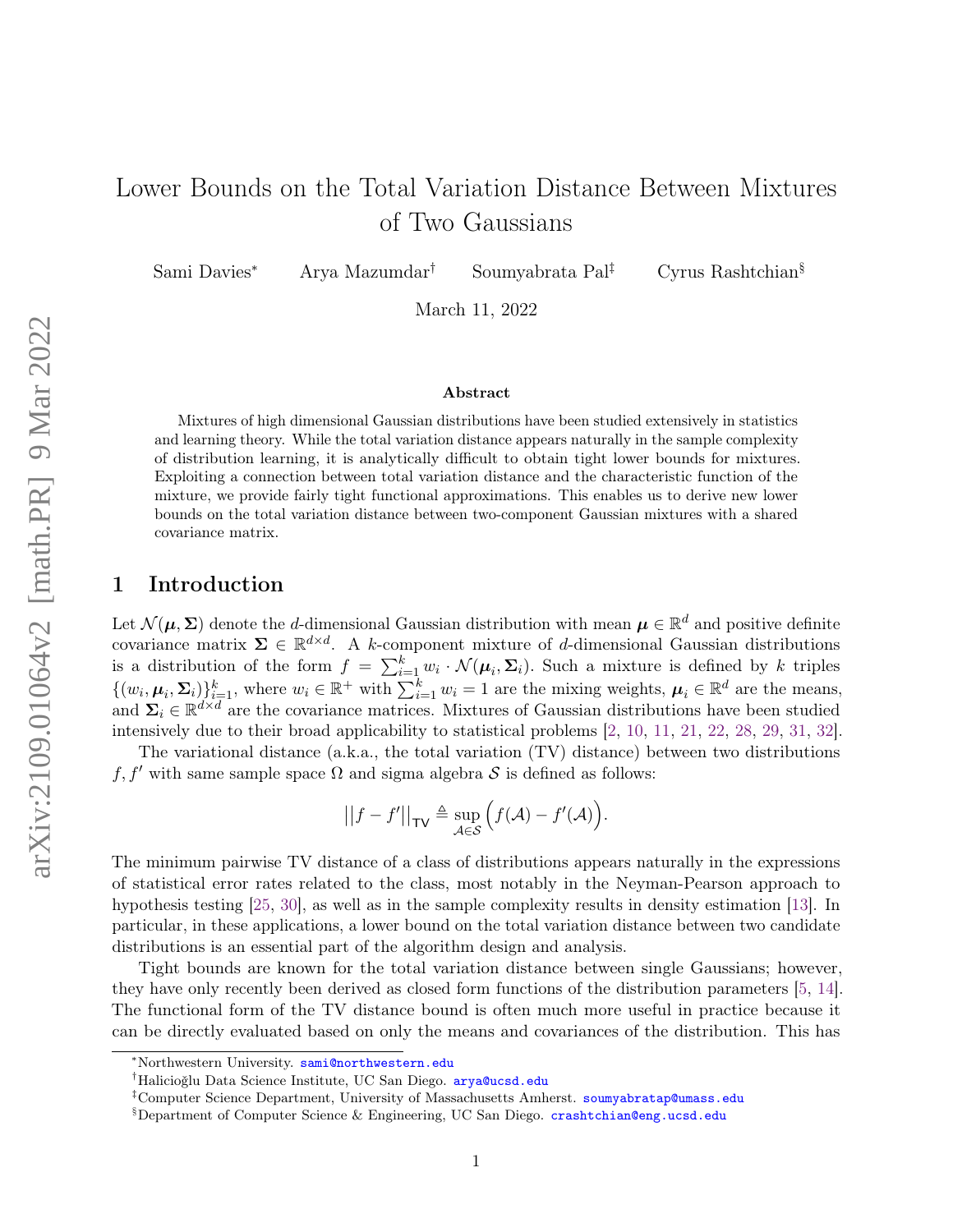opened up the door for new applications to a variety of areas, such as analyzing ReLU networks [\[34\]](#page-14-7), distribution learning [\[3,](#page-12-1) [4\]](#page-12-2), private distribution testing [\[7,](#page-13-6) [8\]](#page-13-7), and average-case reductions [\[6\]](#page-13-8).

Inspired by the wealth of applications for single Gaussian total variation bounds, we investigate deriving analogous results for mixtures with two components. As our main contribution, we complement the single Gaussian results and derive tight lower bounds for pairs of mixtures containing two equally weighted Gaussians with shared variance. We also present our results in a closed form in terms of the gap between the component means and certain statistics of the covariance matrix. The total variation distance between two distributions can be upper bounded by other distances/divergences (e.g., KL divergence, Hellinger distance) that are easier to analyze. In contrast, it is a key challenge to develop ways to lower bound the total variation distance. The shared variance case is important because it presents some of the key difficulties in parameter estimation and is widely studied [\[12,](#page-13-9) [35\]](#page-14-8). For example, mean estimation with shared variance serves as a model for the sensor location estimation problem in wireless or physical networks [\[23,](#page-14-9) [26,](#page-14-10) [33\]](#page-14-11).

The lower bound on total variation distance can be applicable in several contexts. In binary hypothesis testing, it gives a sufficient condition to bound from above the total probability of error of the best test [\[28\]](#page-14-1). Hypothesis testing in Gaussian mixture models has been of interest, cf. [\[1,](#page-12-3) [9\]](#page-13-10). Furthermore, parameter learning in Gaussian mixture models is a core topic in density estimation [\[13\]](#page-13-3). Our bound can provide a sufficient condition on the *learnability* of the class of two component Gaussian mixtures in terms of the precision of parameter recovery and gap between the component of mixtures. Indeed, performance of various density estimation techniques, such as the Scheffé estimator or the minimum distance estimator, depends crucially on a computable lower bound in total variation distance between candidate distributions [\[13\]](#page-13-3). Furthermore, our lower bound implies that, for the class of distributions we consider, if a pair of distributions is close in variational distance, then the distributions have close parameters. This type of implication is integral to arguments in outlier-robust moment estimation algorithms and clustering [\[4,](#page-12-2) [20\]](#page-13-11).

We obtain lower bounds on the total variation distance by examining the characteristic function of the mixture. This connection has been previously used in [\[24\]](#page-14-12) in the context of mixture learning, but it required strict assumptions on the mixtures having discrete parameter values, i.e., Gaussians with means that belong to a scaled integer lattice. It is not clear how to generalize their techniques to noninteger means. As a first step towards that generalization, we analyze unrestricted two-component one-dimensional mixtures by applying a novel and more direct analysis of the characteristic function. Then, in the high-dimensional setting, we obtain a new TV distance lower bound by projecting and then using our one-dimensional result. By carefully choosing and analyzing the one-dimensional projection (which depends on the mixtures), we exhibit nearly-tight bounds on the TV distance of d-dimensional mixtures for any  $d \geq 1$ .

## 1.1 Results

Let  $\mathcal F$  be the set of all d-dimensional, two-component, equally weighted mixtures

$$
\mathcal{F} = \left\{ f_{\boldsymbol{\mu}_0, \boldsymbol{\mu}_1} = \frac{1}{2} \mathcal{N}(\boldsymbol{\mu}_0, \boldsymbol{\Sigma}) + \frac{1}{2} \mathcal{N}(\boldsymbol{\mu}_1, \boldsymbol{\Sigma}) \mid \boldsymbol{\mu}_0, \boldsymbol{\mu}_1 \in \mathbb{R}^d, \boldsymbol{\Sigma} \in \mathbb{R}^{d \times d} \right\},
$$

where  $\Sigma \in \mathbb{R}^{d \times d}$  is a positive definite matrix. When  $d = 1$ , we use the notation  $f_{\mu_0,\mu_1} \in \mathcal{F}$  and simply denote the variance as  $\sigma^2 \in \mathbb{R}$ . Our main result is the following nearly-tight lower bound on the TV distance between pairs of d-dimensional two-component mixtures with shared covariance.

<span id="page-1-0"></span>Theorem 1. For  $f_{\mu_0,\mu_1}, f_{\mu'_0,\mu'_1} \in \mathcal{F}$ , define sets  $S_1 = {\mu_1 - \mu_0, \mu'_1 - \mu'_0}$ ,  $S_2 = {\mu'_0 - \mu_0, \mu'_1 - \mu'_1}$  $\mu_1$ },  $S_3 = {\mu'_0 - \mu_1, \mu'_1 - \mu_0}$  and vectors  $v_1 = \text{argmax}_{s \in S_1} ||s||_2$ ,  $v_2 = \text{argmax}_{s \in S_2} ||s||_2$ ,  $v_3 =$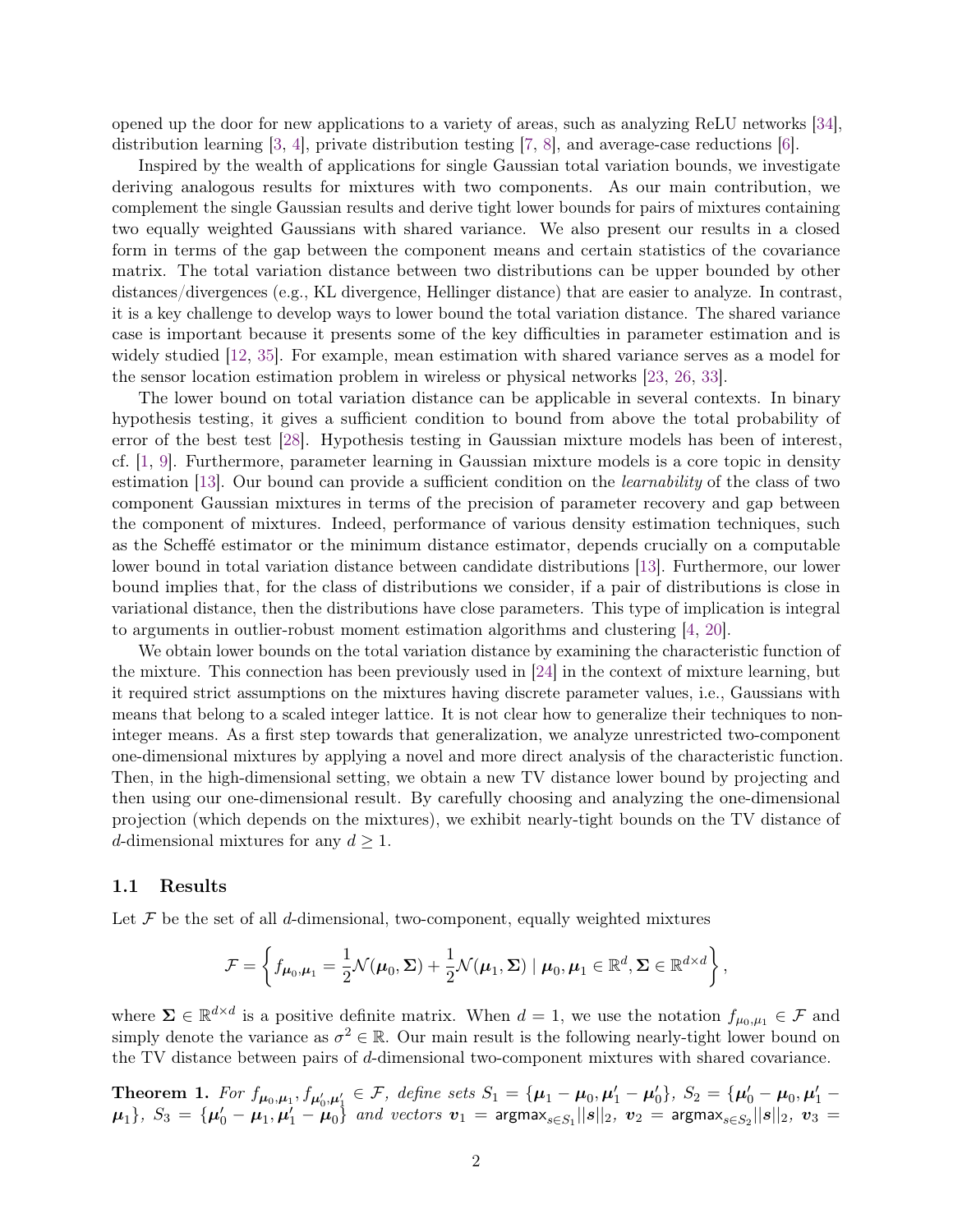$\arg\!\max_{s\in S_3}||s||_2.$  Let  $\lambda_{\bm{\Sigma},\mathcal{U}}\triangleq\max_{\bm{u}:\|\bm{u}\|_2=1,\bm{u}\in\mathcal{U}}\bm{u}^T\bm{\Sigma}\bm{u}$  with  $\mathcal U$  being the span of the vectors  $\bm{v}_1,\bm{v}_2,\bm{v}_3.$  $If ||v_1||_2 \ge \min(||v_2||_2, ||v_3||_2)/2$  and  $\sqrt{\lambda_{\Sigma,\mathcal{U}}} = \Omega(||v_1||_2)$ , then

$$
\left|\left|f_{\boldsymbol{\mu}_0,\boldsymbol{\mu}_1} - f_{\boldsymbol{\mu}_0',\boldsymbol{\mu}_1'}\right|\right|_{\sf TV} = \Omega\Big(\min\Big(1,\frac{\|\boldsymbol{v}_1\|_2\min(\|\boldsymbol{v}_2\|_2,\|\boldsymbol{v}_3\|_2)}{\lambda_{\boldsymbol{\Sigma},\mathcal{U}}}\Big)\Big),\right.
$$

and otherwise, we have that  $\vert$  $\int f_{\mu_0,\mu_1} - f_{\mu'_0,\mu'_1}$  $\begin{array}{c} \begin{array}{c} \begin{array}{c} \end{array} \\ \begin{array}{c} \end{array} \end{array} \end{array}$  $\Big|_{\mathsf{TV}} = \Omega\Big(\min\Big(1, \min(\|\boldsymbol{v}_2\|_2, \|\boldsymbol{v}_3\|_2)/\sqrt{\lambda_{\boldsymbol{\Sigma}, \mathcal{U}}}\Big)\Big).$ 

Notice from the definitions of  $v_1, v_2, v_3$  that U is contained within the subspace spanned by the unknown mean vectors  $\mu_0, \mu_1, \mu'_0, \mu'_1$  $\mu_0, \mu_1, \mu'_0, \mu'_1$  $\mu_0, \mu_1, \mu'_0, \mu'_1$ . Furthermore,  $\lambda_{\Sigma, \mathcal{U}}$  as defined in Theorem 1 can always be bounded from above by the largest eigenvalue of the matrix  $\Sigma$ , and as we will show in Section [1.3,](#page-3-0) this upper bound characterizes the TV distance between mixtures in several instances.

In some cases, it is simpler to work with  $z = \Sigma^{-1/2} x$  instead of the original samples  $x \in \mathbb{R}^d$ . Note that if  $\mathbf{x} \sim \frac{1}{2} \mathcal{N}(\boldsymbol{\mu}_0, \boldsymbol{\Sigma}) + \frac{1}{2} \mathcal{N}(\boldsymbol{\mu}_1, \boldsymbol{\Sigma})$ , then  $\mathbf{z} \sim \frac{1}{2} \mathcal{N}(\boldsymbol{\Sigma}^{-1/2} \boldsymbol{\mu}_0, \boldsymbol{I}) + \frac{1}{2} \mathcal{N}(\boldsymbol{\Sigma}^{-1/2} \boldsymbol{\mu}_1, \boldsymbol{I})$ , for  $\boldsymbol{I}$  the d-dimensional identity matrix. Overall, if we scale the distribution by  $\Sigma^{-1/2}$ , then by the invariance property of TV distance (see, for instance, Section 5.3 in [\[13\]](#page-13-3)), Theorem [1](#page-1-0) implies the following. For  $f_{\mu_0,\mu_1},f_{\mu'_0,\mu'_1}\in\mathcal{F}$  and  $S_1,S_2,S_3$  as above, the scaled vectors are  $\bm{v}_i=\mathsf{argmax}_{s\in S_i}||\bm{\Sigma}^{-1/2}s||_2,$ for  $i \in [3]$ . If  $\|\mathbf{\Sigma}^{-1/2}v_1\|_2 \ge \min(\|\mathbf{\Sigma}^{-1/2}v_2\|_2, \|\mathbf{\Sigma}^{-1/2}v_3\|_2)/2$  and  $\|\mathbf{\Sigma}^{-1/2}v_1\|_2 = O(1)$ , then

$$
\left\| f_{\mu_0, \mu_1} - f_{\mu'_0, \mu'_1} \right\|_{\text{TV}} = \Omega \Big( \min \Big( 1, \|\Sigma^{-1/2} v_1\|_2 \min(\|\Sigma^{-1/2} v_2\|_2, \|\Sigma^{-1/2} v_3\|_2) \Big) \Big),
$$

and otherwise,  $\vert$  $\int f_{\mu_0,\mu_1} - f_{\mu_0',\mu_1'}$   $\left.\bigg|_{\mathsf{TV}} = \Omega\left(\min\left(1, \min(\|\mathbf{\Sigma}^{-1/2} \boldsymbol{v}_2\|_2, \|\mathbf{\Sigma}^{-1/2} \boldsymbol{v}_3\|_2)\right)\right).$ 

In the special case of one component Gaussians, i.e.,  $\mu_0 = \mu_1$  and  $\mu'_0 = \mu'_1$ , we recover a result by Devroye et al. (see the lower bound in [\[14,](#page-13-5) Theorem 1.2], setting  $\Sigma_1 = \Sigma_2$ ). In the one-dimensional setting, our next theorem shows a novel lower bound on the total variation distance between any two distinct two-component one-dimensional Gaussian mixtures from F.

<span id="page-2-1"></span>**Theorem 2.** Without loss of generality, for  $f_{\mu_0,\mu_1}, f_{\mu'_0,\mu'_1} \in \mathcal{F}$ , suppose  $\mu_0 \leq \min(\mu_1, \mu'_0, \mu'_1)$  and  $\mu'_0 \leq \mu'_1$ . Further, let  $\delta_1 = \max\{|\mu_0 - \mu_1|, |\mu'_0 - \mu'_1|\}$  and  $\delta_2 = \max\{|\mu'_0 - \mu_0|, |\mu_1 - \mu'_1|\}$ . If  $[\mu'_0, \mu'_1] \subseteq [\mu_0, \mu_1]$  and  $\sigma = \Omega(\delta_1)$ , then we have that

$$
||f_{\mu_0,\mu_1} - f_{\mu'_0,\mu'_1}||_{\mathsf{TV}} \ge \Omega(\min(1,\delta_1\delta_2/\sigma^2)),
$$

and otherwise,  $||f_{\mu_0,\mu_1} - f_{\mu'_0,\mu'_1}||_{\mathsf{TV}} \ge \Omega(\min(1,\delta_2/\sigma)).$ 

## 1.2 Related Work

Let  $I$  denote the d-dimensional identity matrix. Statistical distances between a pair of  $k$ -component d-dimensional Gaussian mixtures  $f = \sum_{i=1}^{k} k^{-1} \mathcal{N}(\mu_i, I)$  and  $f' = \sum_{i=1}^{k} k^{-1} \mathcal{N}(\mu'_i, I)$  with shared, known component covariance  $I$  have been studied in [\[15,](#page-13-12) [35\]](#page-14-8). For a k-component Gaussian mixture  $f = \sum_{i=1}^k k^{-1} \mathcal{N}(\mu_i, I)$ , let  $M_\ell(f) = \sum_{i=1}^\ell k^{-1} \mu_i^{\otimes \ell}$  where  $\mathbf{x}^{\otimes \ell}$  is the  $\ell$ -wise tensor product of x. We denote the Kullback-Leibler divergence, Squared Hellinger divergence, and  $\chi^2$ -divergence of f, f' by  $||f - f'||_{\mathsf{KL}}$ ,  $||f - f'||_{\mathsf{H}^2}$ , and  $||f - f'||_{\chi^2}$  respectively. We write  $||M||_F$  to denote the Frobenius norm of the matrix  $M$ . Prior work shows the following.

<span id="page-2-0"></span>**Theorem 3** (Theorem 4.2 in [\[15\]](#page-13-12)). Consider mixtures  $f = \sum_{i=1}^{k} k^{-1} \mathcal{N}(\mu_i, I)$  and  $f' = \sum_{i=1}^{k} k^{-1} \mathcal{N}(\mu'_i, I)$ where  $||\mu_i||_2 \leq R$ ,  $||\mu'_i||_2 \leq R$ , for all  $i \in [k]$  and constant  $R \geq 0$ . For any distance  $D \in \{\mathsf{H}^2, \mathsf{KL}, \chi^2\}$ , we have  $||f - f'||_D = \Theta\Big(\max_{\ell \leq 2k-1} ||M_{\ell}(f) - M_{\ell}(f')||_F^2\Big).$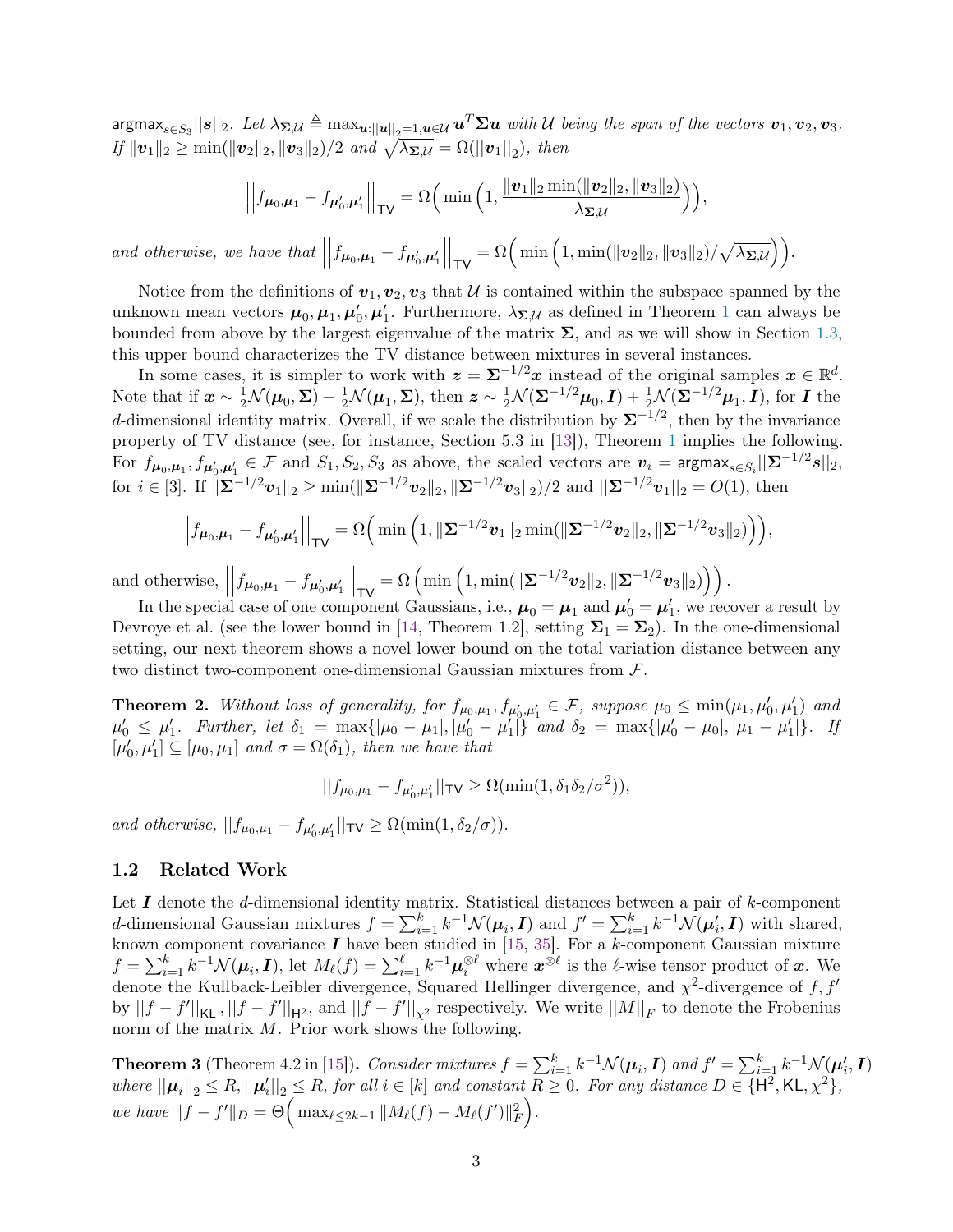This bound alone does not give a guarantee for the TV distance. However it is well-known that,

<span id="page-3-2"></span><span id="page-3-1"></span>
$$
\left| \left| f_{\mu_0, \mu_1} - f_{\mu'_0, \mu'_1} \right| \right|_{\text{TV}} \ge \left| \left| f_{\mu_0, \mu_1} - f_{\mu'_0, \mu'_1} \right| \right|_{\text{H}^2} . \tag{1}
$$

We can use this in conjunction with Theorem [3](#page-2-0) to get a lower bound on TV distance, but it is suboptimal for many canonical instances. For example, consider one-dimensional Gaussian mixtures

$$
f = \frac{1}{2}\mathcal{N}(u, 1) + \frac{1}{2}\mathcal{N}(-u, 1) \quad \text{and} \quad f' = \frac{1}{2}\mathcal{N}(2u, 1) + \frac{1}{2}\mathcal{N}(-2u, 1).
$$
 (2)

Using Eq. [\(1\)](#page-3-1) and Theorem [3,](#page-2-0) we have that  $||f - f'||_{TV} = \Omega(u^4)$ . On the other hand, by using our result (Theorem [2\)](#page-2-1), we obtain the improved bound  $||f - f'||_{TV} = \Omega(u^2)$ . The improvement becomes more significant as  $u$  becomes smaller. Also, the prior result in Theorem [3](#page-2-0) assumes that the means of the two mixtures  $f, f'$  are contained in a ball of constant radius, limiting its applicability.

The TV distance between Gaussian mixtures with two components when  $d = 1$  has been recently studied in the context of parameter estimation [\[16,](#page-13-13) [19,](#page-13-14) [27,](#page-14-13) [18\]](#page-13-15). The TV distance guarantees in these papers are more general, as they do not need the component covariances to be same. However, the results and their proofs are tailored towards the case when both the mixtures have zero mean. They do not apply when considering the TV distance between two mixtures with distinct means. Theorems [1](#page-1-0) and [2](#page-2-1) hold for all mixtures with shared component variances, without assumptions on the means.

Further, our bound can be tighter than these prior results, even in the case when the mixtures have zero mean. Consider again the pair of mixtures  $f, f'$  defined in Eq. [\(2\)](#page-3-2) above. In [\[27,](#page-14-13) [19\]](#page-13-14), the authors show that  $||f - f'||_{\mathsf{TV}} = \Omega(u^4)$ ; see, e.g., Eq. (2.7) in [\[27\]](#page-14-13). Notice that this is the same bound that can be recovered from Theorem [3,](#page-2-0) and as we mentioned before, this bound is loose. By using Theorem [2,](#page-2-1) we obtain the improved bound  $||f - f'||_{TV} = \Omega(u^2)$ . Now consider a more general pair of mixtures, where for  $u, v \geq 0$ , we define

$$
f = \frac{1}{2}\mathcal{N}(u, 1) + \frac{1}{2}\mathcal{N}(-u, 1) \text{ and } f' = \frac{1}{2}\mathcal{N}(v, 1) + \frac{1}{2}\mathcal{N}(-v, 1).
$$
 (3)

In [\[16\]](#page-13-13) (see the proof of Lemma G.1 part (b)), the authors show that  $||f - f'||_{\text{TV}} = \Omega((u - v)^2)$ . Notice that for the previous example in Eq. [\(2\)](#page-3-2) with  $v = 2u$ , the result in [\[16\]](#page-13-13) leads to the bound  $||f - f'||_{TV} = \Omega(u^2)$ , which is the same bound that can be obtained from Theorem [2.](#page-2-1) However, for any small  $\varepsilon > 0$ , by setting  $v = u + \varepsilon$ , we see that the bound in [\[16\]](#page-13-13) reduces to  $||f - f'||_{\mathsf{TV}} = \Omega(\varepsilon^2)$ . On the other hand, by using Theorem [2,](#page-2-1) we obtain  $||f - f'||_{TV} = \Omega(u \cdot \varepsilon + \varepsilon^2)$ . Whenever  $u \gg \varepsilon$ , our result provides a much larger and tighter lower bound. On the other hand, whenever  $u < \varepsilon$ , our bound coincides with that of [\[16\]](#page-13-13).

## <span id="page-3-0"></span>1.3 Tightness of the TV distance bound

Our bounds on the TV distance are tight up to constant factors. For example, let  $u \in \mathbb{R}^d$  be a d-dimensional vector satisfying  $||u||_2 < 1$ . Consider the mixtures  $f = 0.5\mathcal{N}(u, I) + 0.5\mathcal{N}(-u, I)$  and  $f' = 0.5\mathcal{N}(2u, I) + 0.5\mathcal{N}(-2u, I)$ . Considering the notation of Theorem [1,](#page-1-0) we have  $v_1 = 2u$  and  $v_2 = u$ , and the first bound in the theorem implies that  $||f - f'||_{\text{TV}} \ge \Omega(||u||_2^2)$ . On the other hand, we use the inequality  $||f - f'||_{TV} \leq \sqrt{2||f - f'||_{H^2}}$  in conjunction with Theorem [3.](#page-2-0) In the notation of Theorem [3,](#page-2-0) note that  $M_1(f) - M_1(f') = 0$ , and we can upper bound the max over  $\ell \in \{2, 3\}$  by the sum of the two terms to say that

$$
||f - f'||_{\mathsf{TV}} \le O\Big(\max_{\ell \in \{2,3\}} ||M_{\ell}(f) - M_{\ell}(f')||_F^2\Big) \le O(||\mathbf{u} \otimes \mathbf{u}||_F + ||\mathbf{u} \otimes \mathbf{u} \otimes \mathbf{u}||_F) = O(||\mathbf{u}||_2^2 + ||\mathbf{u}||_2^3).
$$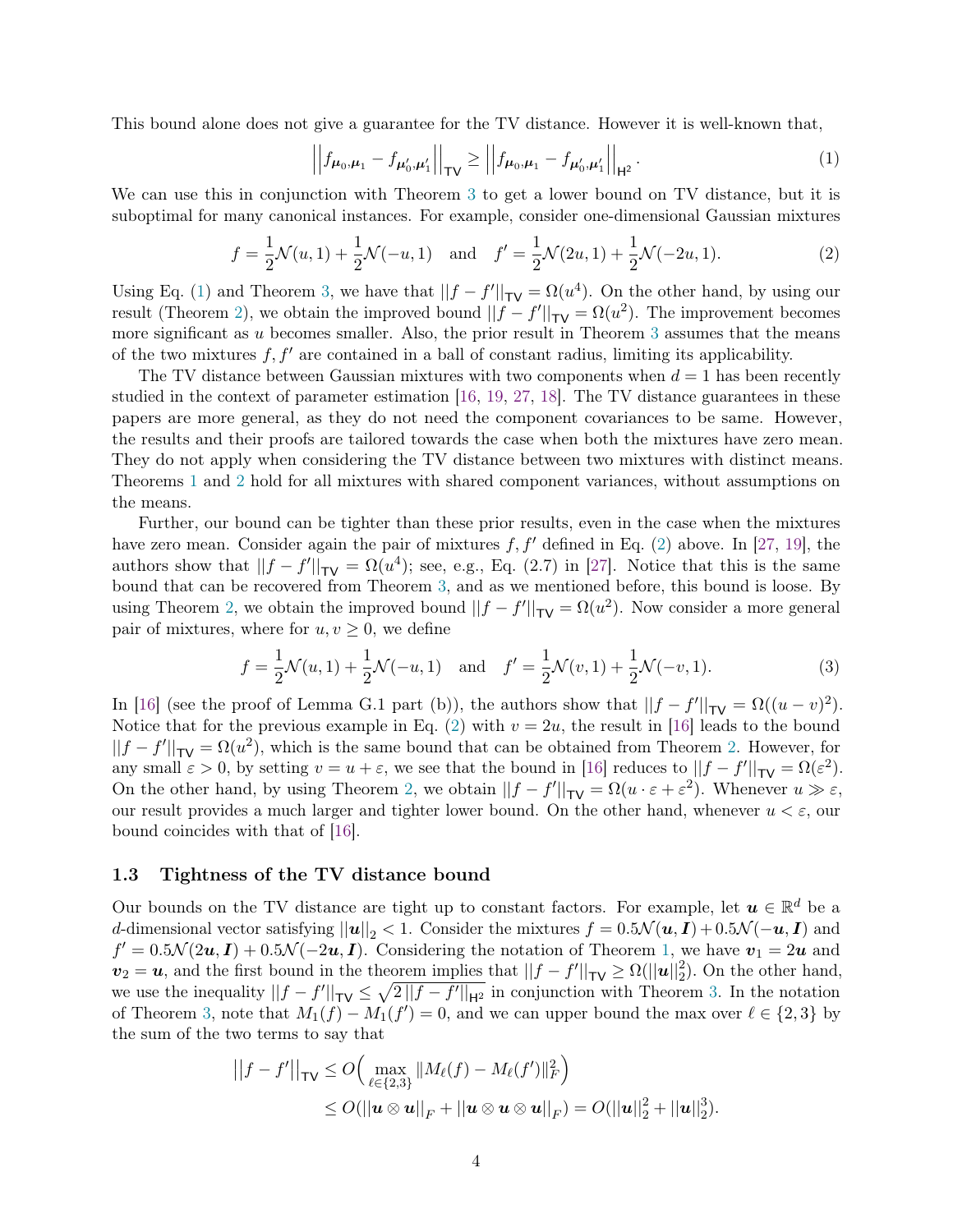Since  $||\mathbf{u}||_2 < 1$ , we see that  $||\mathbf{u}||_2^2$  is the dominating term on the RHS, and  $||f - f'||_{\mathsf{TV}} = \Theta(||\mathbf{u}||_2^2)$ . As a result, our TV distance bound in Theorem [1](#page-1-0) is tight as a function of the means for this example.

Our bounds are tight in other instances too. Consider the second parts of Theorems [1](#page-1-0) and [2](#page-2-1) when samples are pre-multiplied with  $\Sigma^{-1/2}$ . Here, we can use the triangle inequality to derive a simple upper bound on the TV distance,

$$
\left|\left|f_{\mu_0,\mu_1} - f_{\mu'_0,\mu'_1}\right|\right|_{\mathsf{TV}} \leq \frac{1}{2} \min\left(\left|\left|\mathcal{N}(\mu_0,\Sigma) - \mathcal{N}(\mu'_0,\Sigma)\right|\right|_{\mathsf{TV}} + \left|\left|\mathcal{N}(\mu_1,\Sigma) - \mathcal{N}(\mu'_1,\Sigma)\right|\right|_{\mathsf{TV}},\right.\right.
$$

$$
\left|\left|\mathcal{N}(\mu_1,\Sigma) - \mathcal{N}(\mu'_0,\Sigma)\right|\right|_{\mathsf{TV}} + \left|\left|\mathcal{N}(\mu_0,\Sigma) - \mathcal{N}(\mu'_1,\Sigma)\right|\right|_{\mathsf{TV}}\right).
$$

Then, we can use tight bounds on the TV distance between single Gaussians. In the one-dimensional setting, Theorem 1.3 in [\[14\]](#page-13-5) shows that  $||f_{\mu_0,\mu_1} - f_{\mu'_0,\mu'_1}||_{TV} = O(\max(1,\delta_2/\sigma))$ , recalling that  $\delta_2 = \max\{|\mu'_0 - \mu_0|, |\mu_1 - \mu'_1|\}.$  In the high dimensional setting, Theorem 1.2 in [\[14\]](#page-13-5) shows that

$$
\left|\left|f_{\boldsymbol{\mu}_0,\boldsymbol{\mu}_1} - f_{\boldsymbol{\mu}_0',\boldsymbol{\mu}_1'}\right|\right|_{\sf TV} = O\left(\max\left(1, \frac{1}{\lambda_{\min}(\boldsymbol{\Sigma})} \cdot \min\left(\|\boldsymbol{v_2}\|_2, \|\boldsymbol{v_3}\|_2\right)\right)\right),\right.
$$

recalling  $v_2$  and  $v_3$  from the definitions in Theorem [1](#page-1-0) and letting  $\lambda_{\min}(\Sigma)$  be the minimum eigenvalue of Σ. Again by the invariance property, TV distance remains the same if the samples are premultiplied by  $\Sigma^{-1/2}$ . With this transformation, the component co-variance matrix is  $I$  and

$$
\left|\left|f_{\boldsymbol{\mu}_0,\boldsymbol{\mu}_1} - f_{\boldsymbol{\mu}_0',\boldsymbol{\mu}_1'}\right|\right|_{\sf TV} = O\left(\max\left(1,\min\left(\|\boldsymbol{\Sigma}^{-1/2}\boldsymbol{v}_2\|_2,\|\boldsymbol{\Sigma}^{-1/2}\boldsymbol{v}_3\|_2\right)\right)\right).
$$

It follows that the second parts of Theorems [1](#page-1-0) and [2](#page-2-1) are tight up to constants when samples are pre-multiplied with  $\Sigma^{-1/2}$ .

On the other hand, when comparing with the Hellinger distance upper bound of [\[15\]](#page-13-12), our lower bound on the TV distance is not tight in the following case. Define two d-dimensional mixtures  $f = 0.5\mathcal{N}(\boldsymbol{u}, \boldsymbol{I}) + 0.5\mathcal{N}(-\boldsymbol{u}, \boldsymbol{I})$  and  $f' = 0.5\mathcal{N}(4\boldsymbol{u}, \boldsymbol{I}) + 0.5\mathcal{N}(-2\boldsymbol{u}, \boldsymbol{I})$ . The mean of f' is  $\boldsymbol{u}$ . Applying Theorem [3,](#page-2-0) we get an upper bound of  $||f - f'||_{\mathbf{H}^2} = O(||\mathbf{u}||_2 + ||\mathbf{u}||_2^2 + ||\mathbf{u}||_2^2) = O(||\mathbf{u}||_2)$ , when  $\|\mathbf{u}\|_2 \ll 1$  $\|\mathbf{u}\|_2 \ll 1$ . In contrast, Theorem 1 only gives a lower bound of  $\Omega(\|\mathbf{u}\|_2^2)$ , which can be much smaller than  $\|\mathbf{u}\|_2$ . It would be an interesting open direction to derive tight bounds on this instance. We do not know if this is an inherent limitation of either of the bounds, and it may be possible to extend our results to capture the  $\|\mathbf{u}\|_2$  term, or tighten the upper bound.

## 1.4 Preliminaries

We use  $\Omega(\cdot)$ ,  $O(\cdot)$ , and  $\Theta(\cdot)$  to hide absolute constants. For vectors  $u, v \in \mathbb{R}^d$ , we let  $\langle u, v \rangle$  denote the Euclidean inner product. We use the characteristic function of a distribution, defined below.

**Definition 1.** The characteristic function  $C_f : \mathbb{R} \to \mathbb{C}$  of a distribution f is  $C_f(t) = \int_{\mathbb{R}} e^{itx} f(x) dx$ .

If X is a random variable with distribution f, then  $C_f(t) = \mathbb{E}_{X \sim f}[e^{itX}]$ . The characteristic function of a two-component, one-dimensional mixture  $f_{\mu_0,\mu_1} \in \mathcal{F}$  is  $C_{f_{\mu_0,\mu_1}}(t) = \frac{1}{2}e^{-\sigma^2 t^2/2} (e^{it\mu_0} + e^{it\mu_1})$ . The characteristic function can be used to bound the TV distance with the following lemma.

<span id="page-4-0"></span>**Lemma 2** ([\[24\]](#page-14-12)). For distributions f, f' on a shared sample space  $\Omega \subseteq \mathbb{R}$ ,

$$
||f - f'||_{\mathsf{TV}} \ge \frac{1}{2} \sup_{t \in \mathbb{R}} |C_f(t) - C_{f'}(t)|.
$$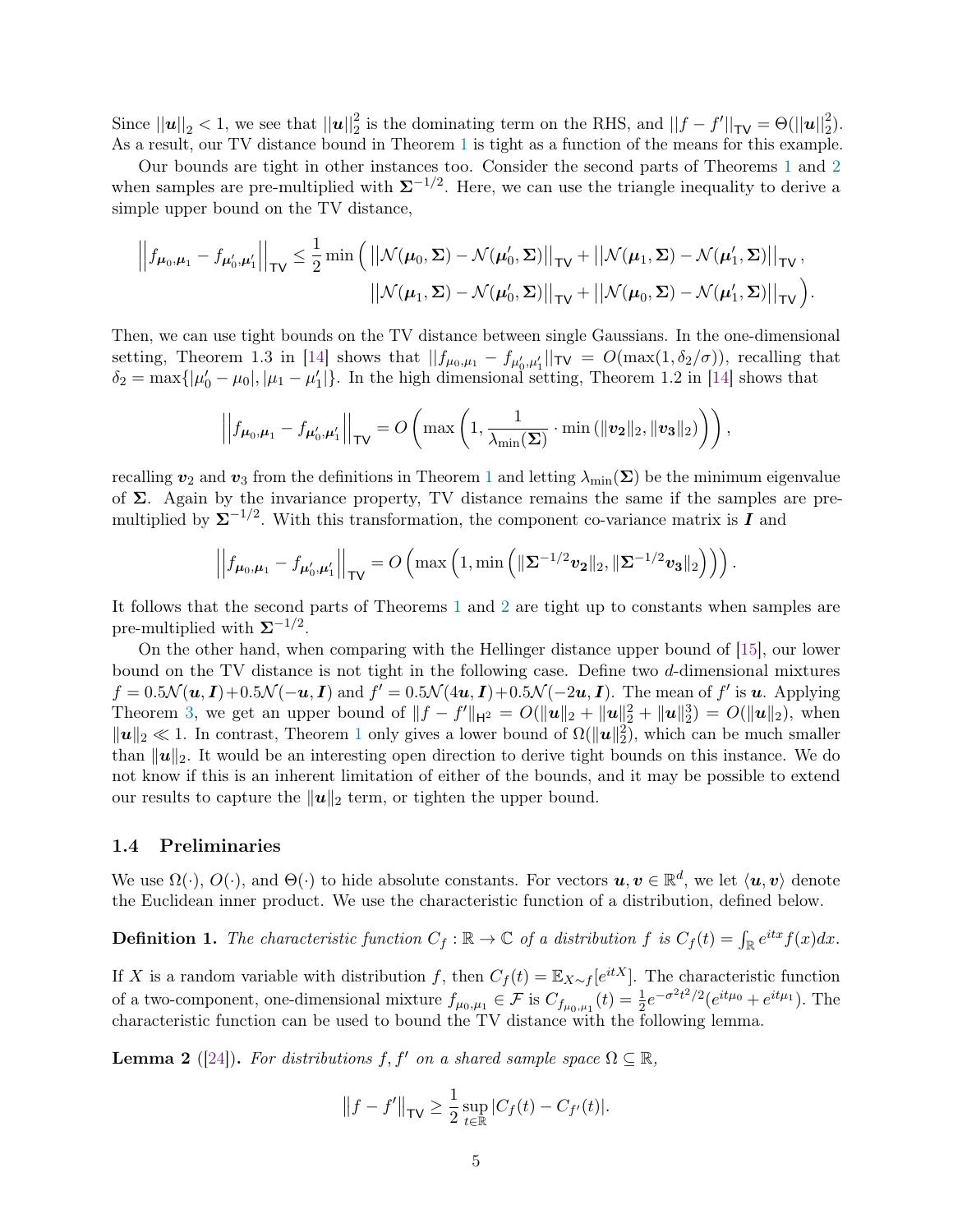**Organization.** The rest of the paper is organized as follows. In Section [2,](#page-5-0) we give a brief high level overview of our results. In Section [3,](#page-5-1) we provide the main parts of the proof of our TV distance result for one dimensional mixtures, which is based on elementary complex analysis. Subsequently, in Section [4,](#page-8-0) we provide the proof of the TV distance lower bound in the high dimensional case.

# <span id="page-5-0"></span>2 Technical Overview

In one dimension, we lower bound the TV distance as follows. For  $f_{\mu_0,\mu_1}, f_{\mu'_0,\mu'_1} \in \mathcal{F}$ , suppose  $\mu_0$  is the smallest mean. Recall that  $\delta_1 = \max\{|\mu_0 - \mu_1|, |\mu'_0 - \mu'_1|\}$  and  $\delta_2 = \max\{|\mu'_0 - \mu_0|, |\mu_1 - \mu'_1|\}.$ If  $[\mu'_0, \mu'_1] \subseteq [\mu_0, \mu_1]$ , then  $||f_{\mu_0, \mu_1} - f_{\mu'_0, \mu'_1}||_{TV} \geq \Omega(\min(1, \delta_1 \delta_2/\sigma^2))$  and otherwise,  $||f_{\mu_0, \mu_1} - f_{\mu'_0, \mu'_1}||_{TV}$  $f_{\mu'_0,\mu'_1}$   $\vert \vert_{\text{TV}} \geq \Omega(\min(1,\delta_2/\sigma))$ . The latter case corresponds to when either both means from one mixture are smaller than another, i.e.,  $\mu_0 \leq \mu_1 \leq \mu'_0, \mu'_1$ , or the mixtures' means are interlaced, i.e.,  $\mu_0 \le \mu'_0 \le \mu_1 \le \mu'_1.$ 

We use Lemma [2](#page-4-0) to lower bound the TV distance between mixtures  $f_{\mu_0,\mu_1}, f_{\mu'_0,\mu'_1} \in \mathcal{F}$  by the modulus of a complex analytic function:

<span id="page-5-2"></span>
$$
4||f_{\mu_0,\mu_1} - f_{\mu'_0,\mu'_1}||_{\mathsf{TV}} \ge \sup_t e^{-\frac{\sigma^2 t^2}{2}} \left| e^{it\mu_0} + e^{it\mu_1} - e^{it\mu'_0} - e^{it\mu'_1} \right|.
$$
 (4)

Let  $h(t) = e^{it\mu_0} + e^{it\mu_1} - e^{it\mu_0'} - e^{it\mu_1'}$ . A lower bound on  $||f_{\mu_0,\mu_1} - f_{\mu_0',\mu_1'}||$   $\tau$  can be obtained by taking  $t = 1/(c\sigma)$  for c constant, so that  $e^{-\sigma^2 t^2/2}$  is not too small. Then, it remains to bound  $|h(t)|$ at the chosen value of t. In some cases, we will have to choose the constant c very carefully, as terms in  $h(t)$  can cancel out due to the periodicity of the complex exponential function. For instance, if  $\mu_0 = 0, \, \mu_1 = 200\sigma, \, \mu'_0 = \sigma, \text{ and } \mu'_1 = 201\sigma \text{ with } \sigma = 2\pi, \text{ then } |h(1)| = 0.$ 

It is reasonable to wonder whether there is a simple, global way to lower bound Eq. [\(4\)](#page-5-2). We could reparameterize the function  $h(t)$  as the complex function  $g(z) = z^{\mu_0} + z^{\mu_1} - z^{\mu'_0} - z^{\mu'_1}$ , where  $z = e^{it}$ , then study  $|g(z)|$ , for z in the disc with center 0 and radius 1 in the complex plane. However, we are unaware of a global way to bound  $|g(z)|$  here due to the fact that (i)  $g(z)$  is not analytic at 0 when the means are non-integral and (ii) there is not a clear, large lower bound for  $q(z)$  anywhere inside the unit disc. These two facts obstruct the use of either the Maximum Modulus Principle or tools from harmonic measure to obtain lower bounds. Instead, we use a series of lemmas to handle the different ways that  $|h(t)|$  can behave. The techniques include basic complex analysis and Taylor series approximations of order at most three.

Let  $f_{\mu_0,\mu_1}^t$  be the distribution of the samples obtained according to  $f_{\mu_0,\mu_1}$  and projected onto the direction  $t \in \mathbb{R}^d$ . We have (see Lemma [6](#page-8-1) for a proof)

$$
f_{\boldsymbol{\mu}_0,\boldsymbol{\mu}_1}^{\boldsymbol{t}} \equiv \frac{\mathcal{N}(\boldsymbol{\mu}_0^T\boldsymbol{t},\boldsymbol{t}^T\boldsymbol{\Sigma}\boldsymbol{t})}{2} + \frac{\mathcal{N}(\boldsymbol{\mu}_1^T\boldsymbol{t},\boldsymbol{t}^T\boldsymbol{\Sigma}\boldsymbol{t})}{2}, \quad f_{\boldsymbol{\mu}_0',\boldsymbol{\mu}_1'}^{\boldsymbol{t}} \equiv \frac{\mathcal{N}(\boldsymbol{\mu}_0'^T\boldsymbol{t},\boldsymbol{t}^T\boldsymbol{\Sigma}\boldsymbol{t})}{2} + \frac{\mathcal{N}(\boldsymbol{\mu}_1'^T\boldsymbol{t},\boldsymbol{t}^T\boldsymbol{\Sigma}\boldsymbol{t})}{2}.
$$

By the data processing inequality for f-divergences (see Theorem 5.2 in [\[13\]](#page-13-3)), we have  $|| f_{\mu_0,\mu_1}$  $f_{\mu'_0,\mu'_1}$   $\Vert_{\text{TV}} \geq \sup_{t \in \mathbb{R}^d} \Vert f_{\mu_0,\mu_1}^t - f_{\mu'_0,\mu'_1}^t \Vert_{\text{TV}}$ . Using our lower bound on the TV distance between one-dimensional mixtures (Theorem [2\)](#page-2-1), we obtain a lower bound on  $||f_{\mu_0,\mu_1} - f_{\mu'_0,\mu'_1}||$  to by choosing  $t \in \mathbb{R}^d$  carefully. This leads to Theorem [1.](#page-1-0)

## <span id="page-5-1"></span>3 Lower Bound on TV Distance of 1-Dimensional Mixtures

Consider distinct Gaussian mixtures  $f_{\mu_0,\mu_1}, f_{\mu'_0,\mu'_1} \in \mathcal{F}$ . Without loss of generality we will also let  $\mu_0 \leq \min(\mu_1, \mu'_0, \mu'_1)$  be the smallest unknown parameter, and let  $\mu'_1 \geq \mu'_0$ . We maintain these assumptions throughout this section, and we will prove Theorem [2.](#page-2-1)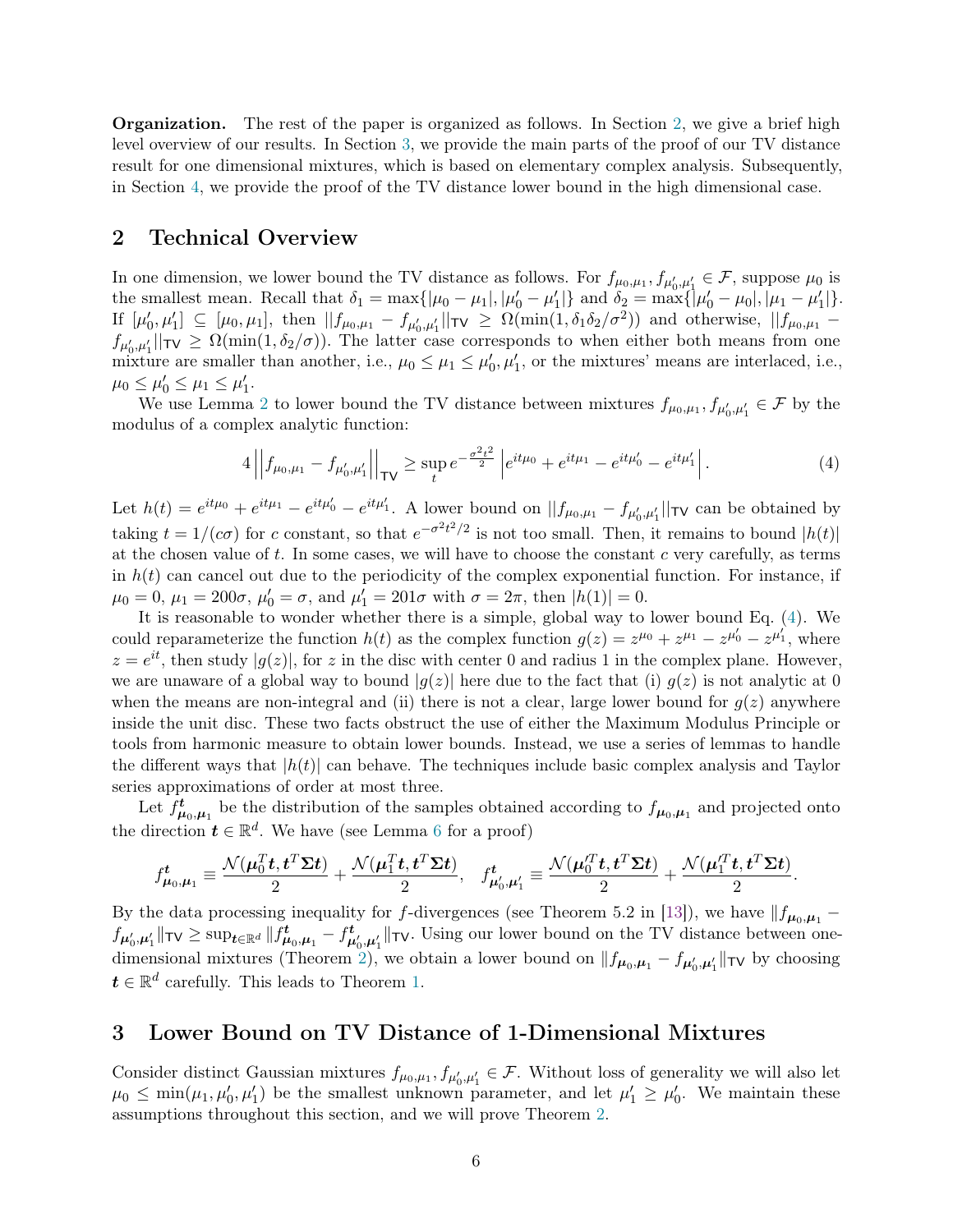$$
\begin{array}{c|cccc}\n & \mu_0' & \mu_1' & \mu_0' & \mu_1' \\
\hline\n\mu_0 & \mu_1 & \mu_0 & \mu_0' & \mu_1\n\end{array}
$$

Figure 1: Layout of the means for Theorem [2.](#page-2-1) The means can be ordered in different ways, which affects the analysis of lower bounding  $|e^{it\mu_0} + e^{it\mu_1} - e^{it\mu_0'} - e^{it\mu_1'}|$  in Lemma [3.](#page-6-0) For a fixed t, the order affects (i) whether the real or imaginary part of  $e^{it\mu_0} + e^{it\mu_1} - e^{it\mu_0} - e^{it\mu_1}$  has large modulus and (ii) whether the terms from  $\mu_0$  and  $\mu_1$  or  $\mu'_0$  and  $\mu'_1$  dominate.

Eq. [\(4\)](#page-5-2) implies that we can lower bound  $||f_{\mu_0,\mu_1} - f_{\mu'_0,\mu'_1}||_{TV}$  by the modulus of a complex analytic function with parameter t. Then, we can optimize the bound by choosing  $t = \Theta(1/\sigma)$  and lower bounding the term in the absolute value signs.

We define the following parameters relative to the means to simplify some bounds:

<span id="page-6-1"></span>
$$
\delta_1 = \max(|\mu_0 - \mu_1|, |\mu'_0 - \mu'_1|) \qquad \delta_2 = \max(|\mu'_0 - \mu_0|, |\mu_1 - \mu'_1|)
$$
  

$$
\delta_3 = |\mu_0 + \mu_1 - \mu'_0 - \mu'_1| \qquad \qquad \delta_4 = \min(|\mu'_0 - \mu_0|, |\mu'_1 - \mu_1|).
$$

We first consider t such that  $t(\mu_1 - \mu_0), t(\mu'_1 - \mu_0), t(\mu'_1 - \mu_0) \leq \frac{\pi}{4}$  $\frac{\pi}{4}$ , which is covered in Lemma [3.](#page-6-0)

<span id="page-6-0"></span>**Lemma 3.** For  $t > 0$  with  $t(\mu_1 - \mu_0), t(\mu'_1 - \mu_0), t(\mu'_1 - \mu_0) \in [0, \frac{\pi}{4}]$  $\frac{\pi}{4}$ , if  $\mu'_0, \mu'_1 \in [\mu_0, \mu_1]$ , then

$$
\left| e^{it\mu_0} + e^{it\mu_1} - e^{it\mu'_0} - e^{it\mu'_1} \right| \ge \max\left( \frac{t^2(\delta_1 - \delta_4)\delta_4}{2}, \frac{t\delta_3}{4\sqrt{2}} \right)
$$

and otherwise, when  $\mu'_1 > \mu_1$ ,  $\Big|$  $e^{it\mu_0} + e^{it\mu_1} - e^{it\mu'_0} - e^{it\mu'_1}$  $\geq t\delta_2/(2\sqrt{2})$ 2).

See Figure [1](#page-6-1) for an illustration of the different ways that the means can be ordered. The lemma follows from straightforward calculations that only use Taylor series approximations, trigonometric identities, and basic facts about complex numbers. We include the proof in Appendix [A.](#page-14-14)

Recall that we will choose  $t = \Theta(1/\sigma)$  to cancel the exponential term in Eq. [\(4\)](#page-5-2). Therefore, Lemma [3](#page-6-0) handles the case when all the means are within some interval of size  $\Theta(\sigma)$ .

Next, we prove that when the separation between the mixtures is substantially fair apart—when either  $|\mu_0 - \mu'_0|$  or  $|\mu_1 - \mu'_1|$  is at least  $2\sigma$ —we have a constant lower bound on the TV distance. Recall that it is without loss of generality to assume that  $\mu_0$  is the smallest parameter and  $\mu'_1 > \mu'_0$ . A similar result as the following two lemmas has been observed previously (e.g., [\[17\]](#page-13-16)) but we provide a simple and self-contained proof.

<span id="page-6-2"></span>Lemma 4. If  $\max(|\mu_0 - \mu'_0|, |\mu_1 - \mu'_1|) \ge 2\sigma$ , then it follows that  $||f_{\mu_0, \mu_1} - f_{\mu'_0, \mu'_1}||_{\mathsf{TV}} \ge \Omega(1)$ .

*Proof.* Assume that  $|\mu_0 - \mu_0'| \geq 2\sigma$ , where the case  $|\mu_1 - \mu_1'| \geq 2\sigma$  is analogous. Recall from the definition of TV distance that

$$
||f_{\mu_0,\mu_1} - f_{\mu'_0,\mu'_1}||_{\mathsf{TV}} \triangleq \sup_{\mathcal{A} \subseteq \Omega} \left( f_{\mu_0,\mu_1}(\mathcal{A}) - f'_{\mu'_0,\mu'_1}(\mathcal{A}) \right)
$$
  

$$
\geq \Pr_{X \sim f_{\mu_0,\mu_1}} [X \leq \mu_0 + \sigma] - \Pr_{Y \sim f_{\mu'_0,\mu'_1}} [Y \leq \mu_0 + \sigma].
$$

For a random variable  $X \sim f_{\mu_0,\mu_1}$ , let  $\mathcal E$  denote the event that we choose the component with mean  $\mu_0$ , i.e., if  $\widetilde{X}$  denotes X conditioned on  $\mathcal{E}$ , then we have  $\widetilde{X} \sim \mathcal{N}(\mu_0, \sigma^2)$ . Since the mixing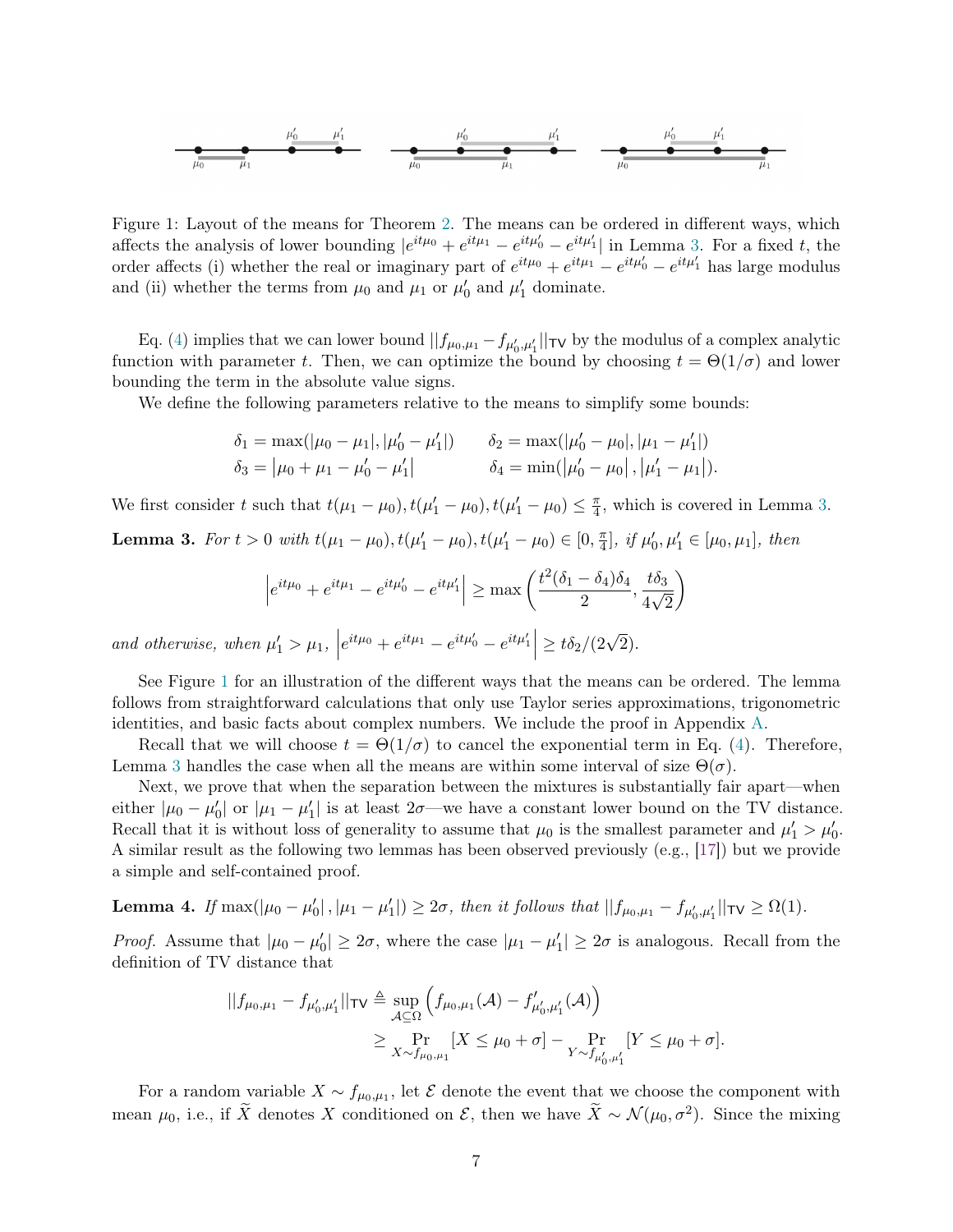weights are equal, we have  $Pr(\mathcal{E}) = Pr(\mathcal{E}^c) = 1/2$ , where  $\mathcal{E}^c$  is the complement of  $\mathcal{E}$ . Therefore,

$$
\Pr(X \ge \mu_0 + \sigma) \le \Pr(\mathcal{E}) \Pr(X \ge \mu_0 + \sigma \mid \mathcal{E}) + \Pr(\mathcal{E}^c) = \frac{1}{2} \int_{\mu_0 + \sigma}^{\infty} \frac{e^{-\frac{(t - \mu_0)^2}{2\sigma^2}}}{\sqrt{2\pi}\sigma} dt + \frac{1}{2}
$$

$$
\le \frac{1}{2} \int_{\mu_0 + \sigma}^{\infty} \left(\frac{t - \mu_0}{\sigma}\right) \frac{e^{-\frac{(t - \mu_0)^2}{2\sigma^2}}}{\sqrt{2\pi}\sigma} dt + \frac{1}{2} \le \frac{1}{2} \cdot \frac{e^{-\frac{1}{2}}}{\sqrt{2\pi}} + \frac{1}{2}.
$$
(5)

Recall that  $\mu_0 \le \mu'_0$ ,  $\mu'_0 \le \mu'_1$  and  $|\mu_0 - \mu'_0| \ge 2\sigma$ . Again, for a random variable  $Y \sim f_{\mu'_0, \mu'_1}$ , let  $\mathcal{E}'$ denote the event that the component with mean  $\mu'_0$  is chosen (and  $\mathcal{E}'^c$  denotes  $\mu'_1$  is chosen). Then,

$$
\Pr(Y \le \mu_0 + \sigma) = \Pr(\mathcal{E}') \Pr(Y \le \mu_0 + \sigma \mid \mathcal{E}') + \Pr(\mathcal{E}'^c) \Pr(Y \le \mu_0 + \sigma \mid \mathcal{E}'^c)
$$
  
\n
$$
\stackrel{a}{=} \Pr(\mathcal{E}') \Pr(Y \le \mu'_0 - \sigma \mid \mathcal{E}') + \Pr(\mathcal{E}'^c) \Pr(Y \le \mu'_1 - \sigma \mid \mathcal{E}'^c)
$$
  
\n
$$
\stackrel{b}{=} \Pr(\mathcal{E}') \Pr(Y \ge \mu'_0 + \sigma \mid \mathcal{E}') + \Pr(\mathcal{E}'^c) \Pr(Y \ge \mu'_1 + \sigma \mid \mathcal{E}'^c)
$$
  
\n
$$
\stackrel{c}{\leq} \frac{1}{2} \cdot \frac{e^{-\frac{1}{2}}}{\sqrt{2\pi}} + \frac{1}{2} \cdot \frac{e^{-\frac{1}{2}}}{\sqrt{2\pi}} = \frac{e^{-\frac{1}{2}}}{\sqrt{2\pi}}
$$

where in step (a), we used the fact that  $\mu'_0 - \sigma \ge \mu_0 + \sigma$  and  $\mu'_1 - \sigma \ge \mu_0 + \sigma$ ; in step (b), we used the symmetry of Gaussian distributions; in step  $(c)$ , we used the same analysis as in  $(5)$ . By plugging this in the definition of TV distance, we have

$$
||f_{\mu_0,\mu_1} - f_{\mu'_0,\mu'_1}||_{\mathsf{TV}} \ge \Pr_{X \sim f_{\mu_0,\mu_1}}[X \le \mu_0 + \sigma] - \Pr_{Y \sim f_{\mu'_0,\mu'_1}}[Y \le \mu_0 + \sigma] \ge \frac{1}{2} - \sqrt{\frac{9}{8\pi e}} \ge 0.137.
$$

If Lemma [4](#page-6-2) does not apply, then we case on whether  $\max(|\mu_0 - \mu_1|, |\mu'_0 - \mu'_1|)$  is large or not. If  $\max(|\mu_0 - \mu_1|, |\mu'_0 - \mu'_1|) < 100\sigma$ , we use Lemma [3—](#page-6-0)exactly how will be explained later—and otherwise we use the following lemma. Recall that  $\delta_2 = \max(|\mu'_0 - \mu_0|, |\mu_1 - \mu'_1|)$ .

<span id="page-7-1"></span>Lemma 5. If  $\max(|\mu_0 - \mu_1|, |\mu'_0 - \mu'_1|) \ge 100\sigma$  and  $\max(|\mu_0 - \mu'_0|, |\mu_1 - \mu'_1|) \le 2\sigma$ , then

$$
\sup_{t} e^{-\frac{\sigma^2 t^2}{2}} \left| e^{it\mu_0} + e^{it\mu_1} - e^{it\mu'_0} - e^{it\mu'_1} \right| \ge \frac{\pi^2 \delta_2}{240 e \sigma}
$$

We defer the proof of Lemma [5](#page-7-1) to Appendix [A.](#page-14-14) Using Lemmas [3,](#page-6-0) [4,](#page-6-2) and [5,](#page-7-1) we prove Theorem [2.](#page-2-1) Proof of Theorem [2.](#page-2-1) Using Lemma [2,](#page-4-0) we see that

$$
2\left|\left|f_{\mu_0,\mu_1}-f_{\mu'_0,\mu'_1}\right|\right|_{\mathsf{TV}} \geq \sup_t \frac{e^{-\frac{\sigma^2t^2}{2}}}{2}\left|e^{it\mu_0}+e^{it\mu_1}-e^{it\mu'_0}-e^{it\mu'_1}\right|.
$$

**Case 1:** Consider the case when  $\mu_0, \mu_1, \mu'_0, \mu'_1$  are in an interval of size at most  $100\sigma$ , i.e.,

$$
\max\left(|\mu'_1 - \mu_0|, |\mu_1 - \mu_0|, |\mu'_0 - \mu_0|\right) \le 100\sigma. \tag{6}
$$

<span id="page-7-2"></span><span id="page-7-0"></span>.

Recall  $\delta_1 = \max\{|\mu_0 - \mu_1|, |\mu'_0 - \mu'_1|\}, \delta_2 = \max(|\mu'_0 - \mu_0|, |\mu_1 - \mu'_1|), \delta_3 = |\mu_0 + \mu_1 - \mu'_0 - \mu'_1|,$  $\delta_4=\min(|\mu_0'-\mu_0| \,, |\mu_1'-\mu_1|). \ \ \text{For} \ \ t=\pi/400\sigma, \ 0\leq t \max\left(\left.|\mu_1'-\mu_0| \,, |\mu_1-\mu_0| \,, |\mu_0'-\mu_0| \,\right)\right)\leq \frac{\pi}{4}$  $\frac{\pi}{4}$ . We have assumed that  $\mu_0 \le \min(\mu_1, \mu'_0, \mu'_1)$  and  $\mu'_0 \le \mu'_1$ . This implies that  $\mu_0 \le \mu'_0 \le \mu'_1 \le \mu_1$  in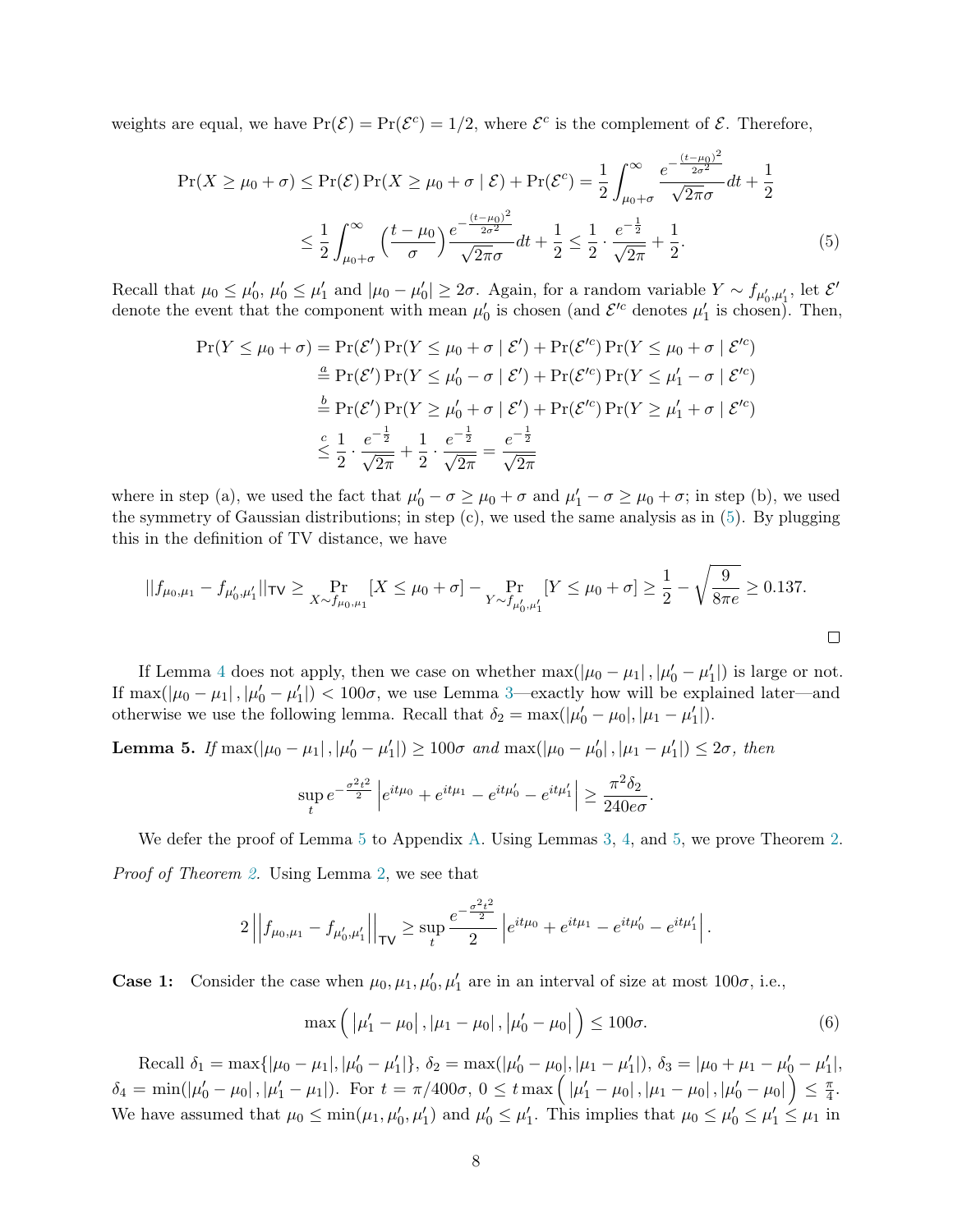the subcase when  $\mu'_0, \mu'_1 \in [\mu_0, \mu_1]$ . This also implies that  $\delta_1 = |\mu_1 - \mu_0| \ge 2\delta_4$ , a fact we will use later. The inequality in Eq. [\(6\)](#page-7-2) implies that the above value of  $t = \pi/400\sigma$  satisfies the conditions of Lemma [3.](#page-6-0) Then, when  $\mu'_0, \mu'_1 \in [\mu_0, \mu_1]$ , the first part of the lemma implies that

$$
2\left|\left|f_{\mu_0,\mu_1} - f_{\mu'_0,\mu'_1}\right|\right|_{\mathsf{TV}} \ge \max\left(\frac{\pi^2(\delta_1-\delta_4)\delta_4}{640000e\sigma^2}, \frac{\pi\delta_3}{3200\sqrt{2}e\sigma}\right)
$$

.

Now we observe that  $\delta_3 \ge \delta_2 - \delta_4$ . To see this, assume without loss of generality that  $\delta_2 = |\mu'_0 - \mu_0|$ and  $\delta_4 = |\mu'_1 - \mu_1|$ . By the triangle inequality, we have that  $\delta_3 = |\mu_0 + \mu_1 - \mu'_0 - \mu'_1| \geq |\mu'_0 - \mu'_1|$  $\mu_0$  –  $|\mu'_1 - \mu_1| = \delta_2 - \delta_4$ . We split up the calculations based on the value of  $\delta_3$ . If  $\delta_3 \ge \frac{\delta_2}{2}$ , then  $|\mu_0| = |\mu_1 - \mu_1| = \sigma_2 - \sigma_4$ . We spin up the calculations based on the value of  $\sigma_3$ . If  $\sigma_3 \leq \frac{\sigma_2}{2}$ , then  $||f_{\mu_0,\mu_1} - f_{\mu'_0,\mu'_1}||_{TV} \geq \pi \delta_2/(12800\sqrt{2}e\sigma)$ . On the other hand, if  $\delta_3 \leq \frac{\delta_2}{2}$ , then si have that  $\delta_4 \geq \frac{\delta_2}{2}$ . Coupled with the fact that  $\delta_1 \geq 2\delta_4$  (hence  $\delta_4 \leq \delta_1/2$  implying  $\delta_1 - \delta_4 \geq \delta_1/2$ ), we have that  $||f_{\mu_0,\mu_1} - f_{\mu'_0,\mu'_1}||_{\mathsf{TV}} \ge \pi^2 \delta_1 \delta_2/(5120000 e \sigma^2)$ . Putting these together, we have

$$
\left| \left| f_{\mu_0, \mu_1} - f_{\mu'_0, \mu'_1} \right| \right|_{\mathsf{TV}} \ge \min \left( \frac{\pi^2 \delta_1 \delta_2}{5120000 \epsilon \sigma^2}, \frac{\pi \delta_2}{12800 \sqrt{2} \epsilon \sigma} \right) = \frac{\pi^2 \delta_1 \delta_2}{5120000 \epsilon \sigma^2}
$$

For the case when both of  $\mu'_0, \mu'_1$  are not in  $[\mu_0, \mu_1]$ , we have  $\mu'_1 > \mu_1$  (recall that  $\mu_0$  is the smallest mean and  $\mu'_0 \leq \mu'_1$ , and we can use the second part of Lemma [3](#page-6-0) to conclude that

$$
2\left|\left|f_{\mu_0,\mu_1}-f_{\mu'_0,\mu'_1}\right|\right|_{\mathsf{TV}} \geq \sup_t \frac{e^{-\frac{\sigma^2t^2}{2}}}{2}\left|e^{it\mu_0}+e^{it\mu_1}-e^{it\mu'_0}-e^{it\mu'_1}\right| \geq \frac{\pi\delta_2}{1600\sqrt{2}e\sigma}.
$$

**Case 2:** Next, consider when  $\delta_2 = \max(|\mu'_0 - \mu_0|, |\mu_1 - \mu'_1|) \ge 2\sigma$ . Lemma [4](#page-6-2) implies that

$$
\left| \left| f_{\mu_0, \mu_1} - f_{\mu'_0, \mu'_1} \right| \right|_{\mathsf{TV}} \ge \Omega(1).
$$

**Case 3:** Now, we consider the only remaining case, when  $\delta_1 = \max(|\mu_0 - \mu_1|, |\mu'_0 - \mu'_1|) \ge 100\sigma$ and  $\delta_2 \leq \max(|\mu_0 - \mu'_0|, |\mu_1 - \mu'_1|) \leq 2\sigma$ . This case satisfies the conditions of Lemma [5,](#page-7-1) and therefore, we have that

$$
2\left|\left|f_{\mu_0,\mu_1}-f_{\mu'_0,\mu'_1}\right|\right|_{\mathsf{TV}} \geq \sup_t \frac{e^{-\frac{\sigma^2t^2}{2}}}{2}\left|e^{it\mu_0}+e^{it\mu_1}-e^{it\mu'_0}-e^{it\mu'_1}\right| \geq \frac{\pi^2\delta_2}{240e\sigma},
$$

thus proving the theorem.

# <span id="page-8-0"></span>4 Lower Bound on TV Distance of d-Dimensional Mixtures

We lower bound the TV distance of high-dimensional mixtures in  $\mathcal F$  and prove Theorem [1.](#page-1-0) For any direction  $t \in \mathbb{R}^d$ , we denote the projection of the distributions  $f_{\mu_0,\mu_1}$  and  $f_{\mu'_0,\mu'_1}$  on  $t$  by  $f_{\mu_0,\mu_1}^t$  and  $f_{\mu'_0,\mu'_1}^t$ , respectively. The next lemma allows us to precisely define the projected mixtures.

<span id="page-8-1"></span>**Lemma 6.** For a random variable  $\mathbf{x} \sim \frac{1}{2} \mathcal{N}(\boldsymbol{\mu}_0, \boldsymbol{\Sigma}) + \frac{1}{2} \mathcal{N}(\boldsymbol{\mu}_1, \boldsymbol{\Sigma})$ , for any  $\mathbf{t} \in \mathbb{R}^d$ ,

$$
\boldsymbol t^T\boldsymbol x\sim\frac{\mathcal{N}(\langle{\boldsymbol \mu}_0,{\boldsymbol t}\rangle,{\boldsymbol t}^T\boldsymbol{\Sigma}{\boldsymbol t})}{2}+\frac{\mathcal{N}(\langle{\boldsymbol \mu}_1,{\boldsymbol t}\rangle,{\boldsymbol t}^T\boldsymbol{\Sigma}{\boldsymbol t})}{2}.
$$

*Proof.* A linear transformation of a multivariate Gaussian is also a Gaussian. For  $x \sim \mathcal{N}(\mu_0, \Sigma)$ , we see that  $\langle t, x \rangle \sim \mathcal{N}(\langle \mu_0, t \rangle, t^T \Sigma t)$  by a computation of the mean and variance. Similarly, for  $\mathbf{x} \sim \mathcal{N}(\mu_1, \Sigma)$ , we have  $\langle \mathbf{t}, \mathbf{x} \rangle \sim \mathcal{N}(\langle \mu_1, \mathbf{t} \rangle, \mathbf{t}^T \Sigma \mathbf{t})$ . Putting these together, the claim follows.  $\Box$ 

 $\Box$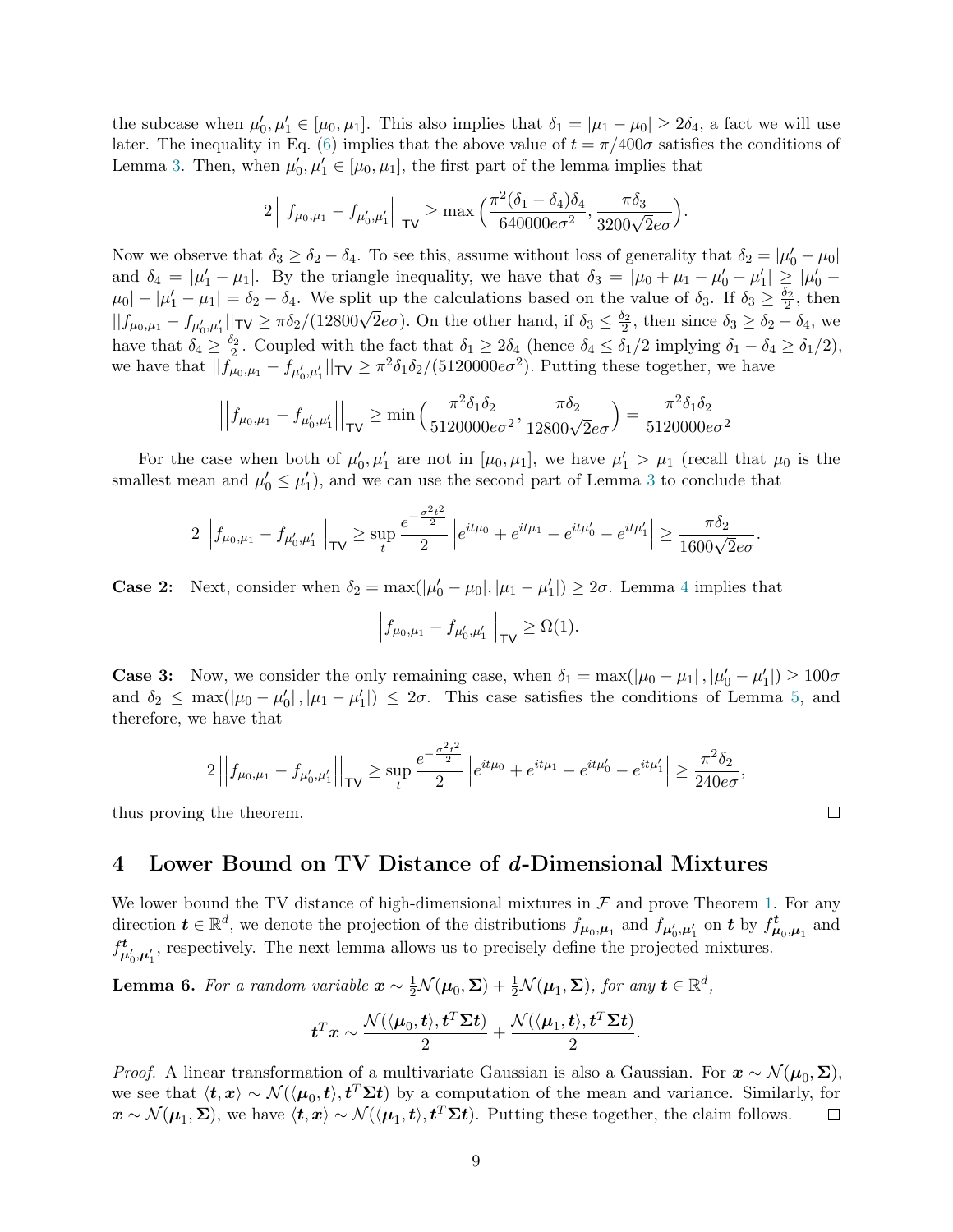From Lemma [6,](#page-8-1) we can exactly define the one-dimensional mixtures

$$
f^{\boldsymbol{t}}_{\boldsymbol{\mu}_0,\boldsymbol{\mu}_1}=\frac{\mathcal{N}(\langle \boldsymbol{\mu}_0, \boldsymbol{t} \rangle, \boldsymbol{t}^T\boldsymbol{\Sigma} \boldsymbol{t})}{2}+\frac{\mathcal{N}(\langle \boldsymbol{\mu}_1, \boldsymbol{t} \rangle, \boldsymbol{t}^T\boldsymbol{\Sigma} \boldsymbol{t})}{2},~f^{\boldsymbol{t}}_{\boldsymbol{\mu}_0',\boldsymbol{\mu}_1'}=\frac{\mathcal{N}(\langle \boldsymbol{\mu}_0', \boldsymbol{t} \rangle, \boldsymbol{t}^T\boldsymbol{\Sigma} \boldsymbol{t})}{2}+\frac{\mathcal{N}(\langle \boldsymbol{\mu}_1', \boldsymbol{t} \rangle, \boldsymbol{t}^T\boldsymbol{\Sigma} \boldsymbol{t})}{2}.
$$

By using the data processing inequality, or the fact that variational distance is non-increasing under all mappings (see, for instance, Theorem 5.2 in [\[13\]](#page-13-3)), it follows that

$$
\left|\left|f_{\mu_0,\mu_1} - f_{\mu'_0,\mu'_1}\right|\right|_{\sf{TV}} \geq \sup_{\boldsymbol{t}\in\mathbb{R}^d} \left|\left|f_{\mu_0,\mu_1}^{\boldsymbol{t}} - f_{\mu'_0,\mu'_1}^{\boldsymbol{t}}\right|\right|_{\sf{TV}}.
$$

Let H be the set of permutations on  $\{0,1\}$ . The following lemma has two cases based on whether the interval defined by one pair of mean's projections is contained in the interval defined by the other pair's projections.

<span id="page-9-0"></span>Lemma 7. Let  $t \in \mathbb{R}^d$  be any vector. If  $\sqrt{t^T \Sigma t} = \Omega\left(\max\left(|\langle t, \mu_0 - \mu_1 \rangle|, |\langle t, \mu_0' - \mu_1' \rangle|\right)\right)$ , and  $\mathit{either} \ \langle \boldsymbol{\mu}'_0, \boldsymbol{t} \rangle, \langle \boldsymbol{\mu}'_1, \boldsymbol{t} \rangle \in [\langle \boldsymbol{\mu}_0, \boldsymbol{t} \rangle, \langle \boldsymbol{\mu}_1, \boldsymbol{t} \rangle] \ \ or \ \langle \boldsymbol{\mu}_0, \boldsymbol{t} \rangle, \langle \boldsymbol{\mu}_1, \boldsymbol{t} \rangle \in [\langle \boldsymbol{\mu}'_0, \boldsymbol{t} \rangle, \langle \boldsymbol{\mu}'_1, \boldsymbol{t} \rangle], \ \mathit{then} \ || f^{\boldsymbol{t}}_{\boldsymbol{\mu}_0, \boldsymbol{\mu}_1} - f^{\boldsymbol{t}}_{\boldsymbol{\mu}'_$ is at least

$$
\Omega\Big(\!\min\Big(1,\frac{1}{\boldsymbol{t}^T\boldsymbol{\Sigma}\boldsymbol{t}}\cdot\max\!\big(|\langle \boldsymbol{t}, \boldsymbol{\mu}_0-\boldsymbol{\mu}_1\rangle|,|\langle \boldsymbol{t}, \boldsymbol{\mu}_0'-\boldsymbol{\mu}_1'\rangle|\big)\min_{\sigma\in\mathcal{H}}\max\!\Big(|\langle \boldsymbol{t}, \boldsymbol{\mu}_0-\boldsymbol{\mu}_{\sigma(0)}'\rangle|,|\langle \boldsymbol{t}, \boldsymbol{\mu}_1-\boldsymbol{\mu}_{\sigma(1)}'\rangle|\Big)\Big)\Big).
$$

Otherwise, we have that  $||f^{\textbf{t}}_{\mu_0,\mu_1} - f^{\textbf{t}}_{\mu'_0,\mu'_1}||_{\text{TV}}$  is at least

$$
\Omega\Big(\min\Big(1,\frac{1}{\sqrt{t^T\mathbf{\Sigma}t}}\cdot\min_{\sigma\in\mathcal{H}}\max(|\langle\boldsymbol{t},\boldsymbol{\mu}_0-\boldsymbol{\mu}_{\sigma(0)}'\rangle|,|\langle\boldsymbol{t},\boldsymbol{\mu}_1-\boldsymbol{\mu}_{\sigma(1)}'\rangle|)\Big)\Big).
$$

Proof. The proof follows directly from Theorem [2.](#page-2-1) Note that in Theorem [2,](#page-2-1) we assumed the ordering of the means without loss of generality, i.e.,  $\mu_0 \leq \min(\mu_1, \mu'_0, \mu'_1)$  and  $\mu'_0 < \mu'_1$ . However, taking a minimum over the set of permutations in  $\mathcal H$  allows us to restate the theorem in its full generality.  $\Box$ 

Now we are ready to provide the proof of Theorem [1.](#page-1-0)

## 4.1 Proof of Theorem [1](#page-1-0)

Let

$$
S_1 = {\mu_1 - \mu_0, \mu'_1 - \mu'_0}, \quad S_2 = {\mu'_0 - \mu_0, \mu'_1 - \mu_1}, \quad S_3 = {\mu'_0 - \mu_1, \mu'_1 - \mu_0},
$$

and

$$
\boldsymbol{v}_1 = \text{argmax}_{s \in S_1} ||\boldsymbol{s}||_2, \quad \boldsymbol{v}_2 = \text{argmax}_{s \in S_2} ||\boldsymbol{s}||_2, \quad \boldsymbol{v}_3 = \text{argmax}_{s \in S_3} ||\boldsymbol{s}||_2.
$$

We consider two cases below. Depending on the norm of  $v_1$ , we modify our choice of projection direction. In the first case, we do not have a guarantee on the ordering of the means, so we use the first part of Lemma [7.](#page-9-0) In the second case, we can use the better bound in the second part of the lemma after arguing about the arrangement of the means.

Case 1  $(2||v_1||_2 \ge \min(||v_2||_2, ||v_3||_2)$  and  $\sqrt{\lambda_{\Sigma,\mathcal{U}}} = \Omega(||v_1||_2)$ ): We start with a lemma that shows the existence of a vector z that is correlated with  $\{v_1, v_2, v_3\}$ . We use z to define the direction t to project the means on, while roughly preserving their pairwise distances.

<span id="page-9-1"></span>**Lemma 8.** For  $v_1, v_2, v_3$  defined above, there exists a vector  $\boldsymbol{z} \in \mathbb{R}^d$  such that  $||\boldsymbol{z}||_2 \leq 10$ ,  $\boldsymbol{z}$  belongs to the subspace spanned by  $\mathbf{v}_1, \mathbf{v}_2, \mathbf{v}_3$ , and  $|\langle \mathbf{z}, \mathbf{v} \rangle| \geq \frac{||\mathbf{v}||_2}{6}$  for all  $\mathbf{v} \in {\mathbf{v}_1, \mathbf{v}_2, \mathbf{v}_3}.$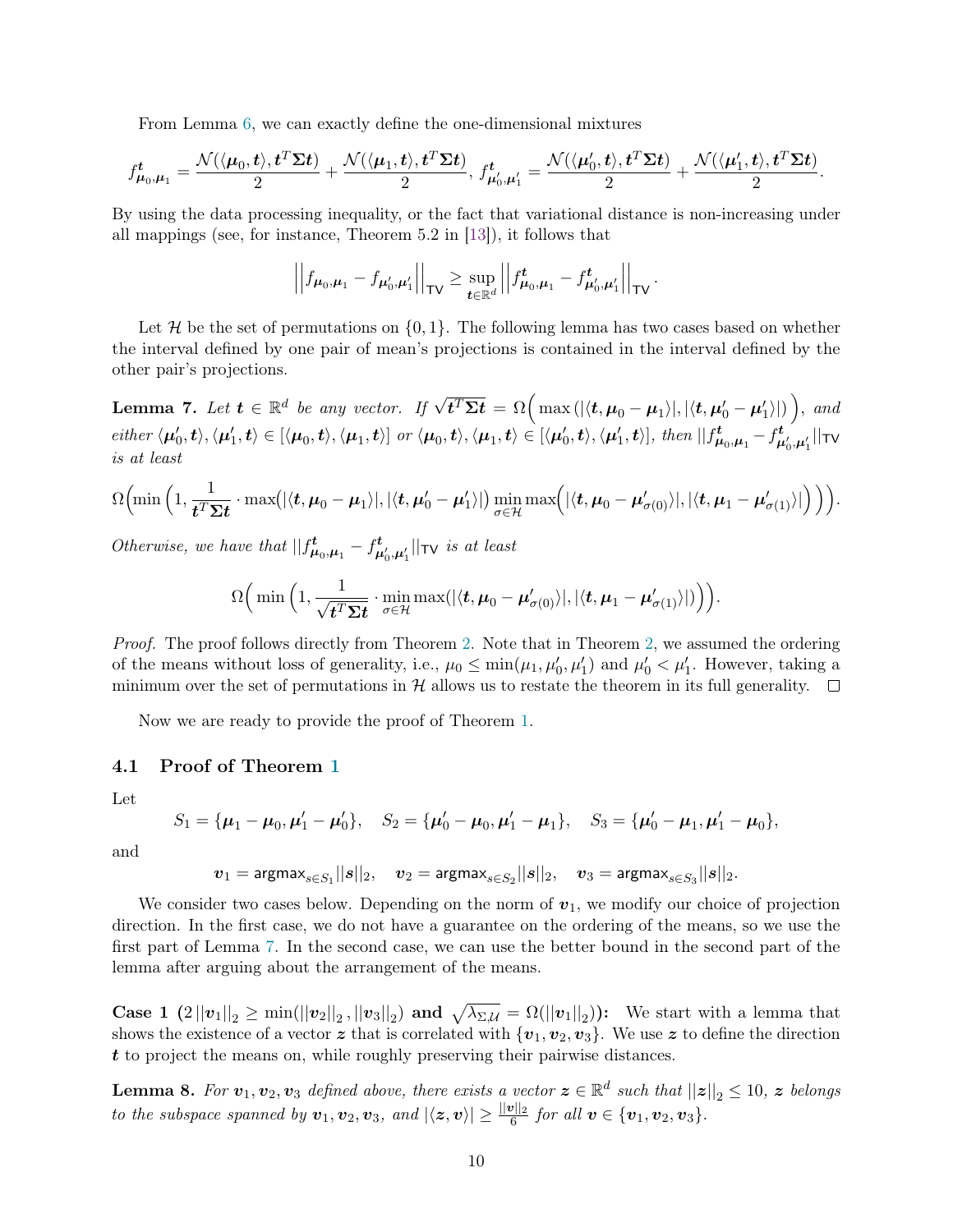*Proof.* We use the probabilistic method. Let  $u_1, u_2, u_3$  be orthonormal vectors forming a basis of the subspace spanned by  $v_1, v_2$  and  $v_3$ ; hence, we can write the vectors  $v_1, v_2$  and  $v_3$  as a linear combination of  $u_1, u_2, u_3$ . Let us define a vector z randomly generated from the subspace spanned by  $v_1, v_2, v_3$  as follows. Let  $p, q, r$  be independently sampled according to  $\mathcal{N}(0, 1)$ . Then, define  $\boldsymbol{z} = p\boldsymbol{u}_1 + q\boldsymbol{u}_2 + r\boldsymbol{u}_3$ . By this construction, we have that  $\langle \boldsymbol{z}, \boldsymbol{v} \rangle \sim \mathcal{N}(0, ||\boldsymbol{v}||_2^2)$  for all vectors  $v \in \{v_1, v_2, v_3\}$ , and further,  $||z||_2^2 = p^2 + q^2 + r^2$ . Hence, for any  $v \in \{v_1, v_2, v_3\}$ , we have

$$
\Pr\left(\left|\langle \mathbf{z}, \mathbf{v}\rangle\right| \leq ||\mathbf{v}||_2/6\right) \leq \int_{-\frac{||\mathbf{v}||_2}{6}}^{\frac{||\mathbf{v}||_2}{6}} \frac{e^{-x^2/2||\mathbf{v}||_2^2}}{\sqrt{2\pi ||\mathbf{v}||_2^2}} dx
$$

$$
\leq \int_{-\frac{||\mathbf{v}||_2}{6}}^{\frac{||\mathbf{v}||_2}{6}} \frac{1}{\sqrt{2\pi ||\mathbf{v}||_2^2}} dx \leq \frac{||\mathbf{v}||_2}{3\sqrt{2\pi ||\mathbf{v}||_2^2}} \leq \frac{1}{3\sqrt{2\pi}}.
$$

Also, we can bound the norm of z by bounding  $p, q, r$ . We see that

$$
\Pr(p > 5) \le \int_5^\infty \frac{e^{-x^2/2}}{\sqrt{2\pi}} dx \le \frac{1}{5} \int_5^\infty \frac{xe^{-x^2/2}}{\sqrt{2\pi}} dx \le \frac{e^{-12.5}}{5}.
$$

Similarly,  $Pr(p < -5) \leq e^{-12.5} / 5$ . Applying the same calculations to q and r and taking a union bound, we must have that with positive probability  $||z||_2 \leq \sqrt{p^2 + q^2 + r^2} \leq \sqrt{75} \leq 10$  and  $|\langle z, v \rangle| \ge ||v||_2/6$  for all  $v \in \{v_1, v_2, v_3\}$ , implying there exists a vector z that satisfies the claim.  $\square$ 

For this case, we will use the first part of Lemma [7.](#page-9-0) Let  $z$  be the vector guaranteed by Lemma [8.](#page-9-1) Setting  $t = \frac{z}{\sqrt{z^T \Sigma z}}$ , then Lemma [8](#page-9-1) implies that

$$
|\langle \mathbf{t}, \mathbf{v} \rangle| = \frac{|\langle \mathbf{z}, \mathbf{v} \rangle|}{\sqrt{\mathbf{z}^T \mathbf{\Sigma} \mathbf{z}}} \ge \frac{||\mathbf{v}||_2}{6\sqrt{\mathbf{z}^T \mathbf{\Sigma} \mathbf{z}}} \quad \text{for all } \mathbf{v} \in {\mathbf{v}_1, \mathbf{v}_2, \mathbf{v}_3}.
$$

Recall that we defined  $\lambda_{\Sigma,\mathcal U}\triangleq\max$  $u \in$ span $(v_1,v_2,v_3)$  $\bm{u}^T \Sigma \bm{u}$  to be the maximum amount a unit norm vector **u** belonging to the span of the vectors  $\hat{\mathbf{v}_1}, \hat{\mathbf{v}_2}, \hat{\mathbf{v}_3}$  is stretched by the matrix  $\Sigma$ . Note that  $\lambda_{\Sigma, \mathcal{U}}$ is also upper bounded by the maximum eigenvalue of  $\Sigma$ . Now, using the fact that  $||z||_2 \le 10$  and  $|z^T \Sigma z \leq \sqrt{\lambda_{\Sigma,\mathcal{U}}} ||z||_2 \leq 10 \sqrt{\lambda_{\Sigma,\mathcal{U}}},$  we obtain

<span id="page-10-0"></span>
$$
|\langle \mathbf{t}, \mathbf{v} \rangle| \ge \frac{||\mathbf{v}||_2}{60\sqrt{\lambda_{\Sigma,\mathcal{U}}}}
$$
 for all  $\mathbf{v} \in {\mathbf{v}_1, \mathbf{v}_2, \mathbf{v}_3}$ . (7)

The part of Lemma [7](#page-9-0) that we use depends on whether  $\sqrt{t^T \Sigma t} = \Omega\left(\max\left(\left|\langle \boldsymbol{t}, \boldsymbol{v}_1 \rangle\right|\right)\right)$  or not. However, the second part of the lemma is stronger and implies the first part. Therefore, we simply use the lower bound in the first part of the lemma, and we see that

$$
\left\|f_{\mu_0,\mu_1}^t - f_{\mu'_0,\mu'_1}^t\right\|_{\text{TV}}\n= \Omega\Big(\min\Big(1,\max\big(|\langle \boldsymbol{t}, \mu_0 - \mu_1 \rangle|, |\langle \boldsymbol{t}, \mu'_0 - \mu'_1 \rangle| \big) \min_{\sigma \in \mathcal{H}} \max\Big(|\langle \boldsymbol{t}, (\mu_0 - \mu'_{\sigma(0)}) \rangle|, |\langle \boldsymbol{t}, (\mu_1 - \mu'_{\sigma(1)}) \rangle| \Big) \Big)\Big)
$$
\n
$$
\stackrel{(a)}{=} \Omega\Big(\min\Big(1, |\langle \boldsymbol{t}, \boldsymbol{v}_1 \rangle| \min(|\langle \boldsymbol{t}, \boldsymbol{v}_2 \rangle|, |\langle \boldsymbol{t}, \boldsymbol{v}_3 \rangle| \big) \Big)\Big) \stackrel{(b)}{=} \Omega\Big(\min\Big(1, \frac{\|\boldsymbol{v}_1\|_2 \min(\|\boldsymbol{v}_2\|_2, \|\boldsymbol{v}_3\|_2)}{\lambda_{\Sigma, \mathcal{U}}}\Big)\Big),
$$

wherein step (a), we used the following facts (from definitions):

$$
\max\left(|\langle \boldsymbol{t}, \boldsymbol{\mu}_0 - \boldsymbol{\mu}_1 \rangle|, |\langle \boldsymbol{t}, \boldsymbol{\mu}_0' - \boldsymbol{\mu}_1' \rangle|\right) \ge |\langle \boldsymbol{t}, \boldsymbol{v}_1 \rangle| \tag{8}
$$

<span id="page-10-1"></span>
$$
\max\left(|\langle \boldsymbol{t}, (\boldsymbol{\mu}_0 - \boldsymbol{\mu}'_0) \rangle|, |\langle \boldsymbol{t}, (\boldsymbol{\mu}_1 - \boldsymbol{\mu}'_1) \rangle|\right) \ge |\langle \boldsymbol{t}, \boldsymbol{v}_2 \rangle| \tag{9}
$$

<span id="page-10-2"></span>
$$
\max\left(|\langle \boldsymbol{t}, (\boldsymbol{\mu}_0 - \boldsymbol{\mu}'_1) \rangle|, |\langle \boldsymbol{t}, (\boldsymbol{\mu}_1 - \boldsymbol{\mu}'_0) \rangle|\right) \ge |\langle \boldsymbol{t}, \boldsymbol{v}_3 \rangle| \tag{10}
$$

and in step (b), we used Eq. [\(7\)](#page-10-0) for each  $v \in \{v_1, v_2, v_3\}$ .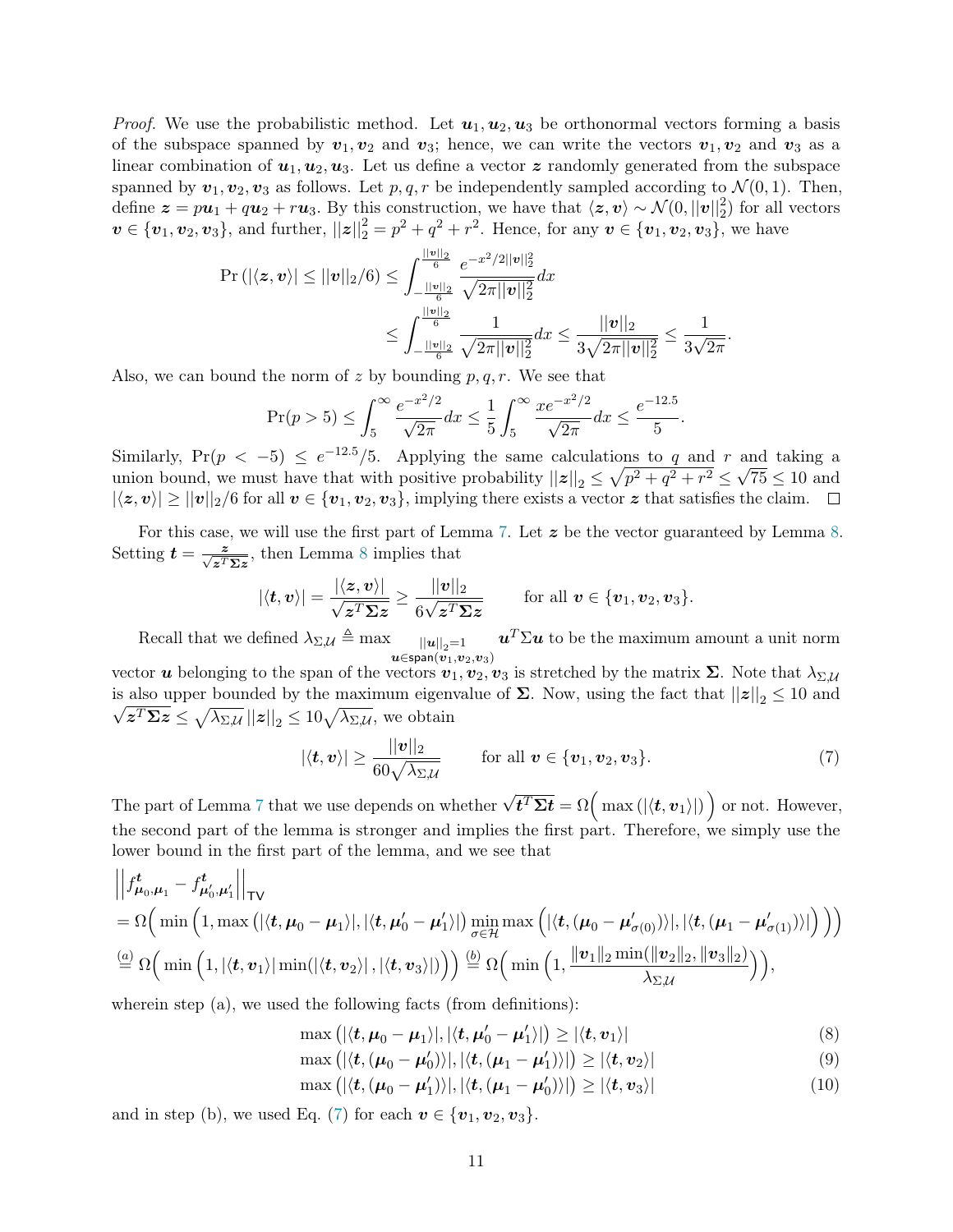Case 2  $(2||v_1||_2 \le \min(||v_2||_2, ||v_3||_2)$  or  $\sqrt{\lambda_{\Sigma,\mathcal{U}}} = O(||v_1||_2)$ ): For this case, we will use the second part of Lemma [7.](#page-9-0) The random choice of  $t$  in Case 1 would have been sufficient for using the second part of Lemma [7](#page-9-0) when  $c||v_1||_2 \le \min(||v_2||_2, ||v_3||_2)$  or  $\sqrt{\lambda_{\Sigma,\mathcal{U}}}=O(||v_1||_2)$  for some large constant c but with a deterministic choice of  $t$  that is described below, we can show that  $c = 2$  is sufficient. Let  $t = \frac{v}{\sqrt{v^T \Sigma v}}$ , where

<span id="page-11-1"></span><span id="page-11-0"></span>
$$
\mathbf{v} = \frac{\mathbf{v}_2}{||\mathbf{v}_2||_2} + \frac{s\mathbf{v}_3}{||\mathbf{v}_3||_2}
$$
 with  $s = \text{argmax}_{u \in \{-1, +1\}} \langle \mathbf{v}_2, u\mathbf{v}_3 \rangle$ .

Notice that we must have  $s\langle v_2, v_3 \rangle > 0$  from the definition of s. Then we see that

$$
\left| \langle v, v_1 \rangle \right| = \left| \frac{\langle v_2, v_1 \rangle}{\left| \left| v_2 \right| \right|_2} + \frac{s \langle v_3, v_1 \rangle}{\left| \left| v_3 \right| \right|_2} \right| \le 2 \left| \left| v_1 \right| \right|_2 \le \min(\left| \left| v_2 \right| \right|_2, \left| \left| v_3 \right| \right|_3)
$$
  

$$
\left| \langle v, v_2 \rangle \right| = \left| \left| \left| v_2 \right| \right|_2 + \frac{s \langle v_2, v_3 \rangle}{\left| \left| v_3 \right| \right|_2} \right| \ge \left| \left| v_2 \right| \right|_2 \tag{11}
$$

$$
|\langle v, v_3 \rangle| = \left| \frac{\langle v_2, v_3 \rangle}{||v_2||_2} + s ||v_3||_2 \right| = \left| \frac{s \langle v_2, v_3 \rangle}{||v_2||_2} + ||v_3||_2 \right| \ge ||v_3||_2.
$$
 (12)

The first inequality follows the norm bound on  $v_1$  for this case, the second inequality uses that the definition of  $\boldsymbol{v}$  and s imply that the second term in the sum is non-negative, and the third inequality uses the same logic and the fact that  $s \in \{-1, 1\}.$ 

We just showed that  $|\langle v, v_1 \rangle| \le \min(|\langle v, v_2 \rangle|, |\langle v, v_3 \rangle|)$ , and hence  $\langle t, v_1 \rangle \le \min(\langle t, v_2 \rangle, \langle t, v_3 \rangle)$ . This implies that the interval defined by one pair of projected means is not contained within the interval defined by the other pair of projected means. This means we can use the second part of Lemma [7.](#page-9-0) Furthermore, we also have  $t^T \Sigma t = 1$ . Finally, since  $||v||_2 \leq 2$ , note that  $v^T \Sigma v \leq 2\sqrt{\lambda_{\Sigma,\mathcal{U}}}$ . Using Lemma [7](#page-9-0) with our choice of  $t$ , we see that

$$
\left\|f_{\mu_0,\mu_1}^t - f_{\mu'_0,\mu'_1}^t\right\|_{\mathsf{TV}}\n= \Omega\Big(\min\Big(1,\min_{\sigma\in\mathcal{H}}\max(|\langle\boldsymbol{t},(\mu_0-\mu'_{\sigma(0)})\rangle|,|\langle\boldsymbol{t},(\mu_1-\mu'_{\sigma(1)})\rangle|\Big)\Big)\n\stackrel{(a)}{=} \Omega\Big(\min\Big(1,\min\Big(|\langle\boldsymbol{t},\boldsymbol{v}_2\rangle|,|\langle\boldsymbol{t},\boldsymbol{v}_3\rangle|\Big)\Big)\Big)\stackrel{(b)}{=} \Omega\Big(\min\Big(1,\frac{\min(||\boldsymbol{v}_2||_2,||\boldsymbol{v}_3||_2)}{\sqrt{\lambda_{\Sigma,\mathcal{U}}}}\Big)\Big).
$$

In step (a), we used Eq.  $(9)$  and  $(10)$ , while in step (b), we used Eq.  $(11)$  and  $(12)$ . The remaining case is when  $\sqrt{\lambda_{\Sigma,\mathcal{U}}} = O(||v_1||_2)$ . The second part of Lemma [7](#page-9-0) applies because we observe that √  $\overline{t^T \Sigma t} = O\Big(\max\left(|\langle t, \mu_0 - \mu_1 \rangle|, |\langle t, \mu_0' - \mu_1' \rangle|\right)\Big)$ . To see this, recall that  $\overline{t^T \Sigma t} = 1$ , and hence,

$$
\max\left(|\langle \boldsymbol{t}, \boldsymbol{\mu}_0 - \boldsymbol{\mu}_1 \rangle|, |\langle \boldsymbol{t}, \boldsymbol{\mu}_0' - \boldsymbol{\mu}_1' \rangle|\right) \geq |\langle \boldsymbol{t}, \boldsymbol{v}_1 \rangle| = \left| \frac{\boldsymbol{z}^T \boldsymbol{v}_1}{\sqrt{\boldsymbol{z}^T \boldsymbol{\Sigma} \boldsymbol{z}}} \right| \geq \frac{||\boldsymbol{v}_1||_2}{6\sqrt{\boldsymbol{z}^T \boldsymbol{\Sigma} \boldsymbol{z}}} \geq \frac{||\boldsymbol{v}_1||_2}{6\sqrt{\lambda_{\Sigma, \mathcal{U}}}} = \Omega(1) = \Omega\left(\sqrt{\boldsymbol{t}^T \boldsymbol{\Sigma} \boldsymbol{t}}\right).
$$

Next, recall that Lemma [8](#page-9-1) implies that  $|\langle t, v_2 \rangle| \ge ||v_2||/6$  and  $|\langle t, v_3 \rangle| \ge ||v_3||/6$ . Then, using the second part of Lemma [7,](#page-9-0) we have that

$$
\left\|f_{\mu_0,\mu_1}^t - f_{\mu'_0,\mu'_1}^t\right\|_{\mathsf{TV}}\n= \Omega\Big(\min\Big(1,\min_{\sigma\in\mathcal{H}}\max(|\langle\boldsymbol{t},(\mu_0-\mu'_{\sigma(0)})\rangle|,|\boldsymbol{t}^T(\mu_1-\mu'_{\sigma(1)})|)\Big)\Big)\n= \Omega\Big(\min\Big(1,\min\Big(|\langle\boldsymbol{t},\boldsymbol{v}_2\rangle|,|\langle\boldsymbol{t},\boldsymbol{v}_3\rangle|\Big)\Big)\Big)\n\stackrel{(b)}{=} \Omega\Big(\min\Big(1,\frac{\min(||\boldsymbol{v}_2||_2,||\boldsymbol{v}_3||_2)}{\sqrt{\lambda_{\Sigma,\mathcal{U}}}}\Big)\Big).
$$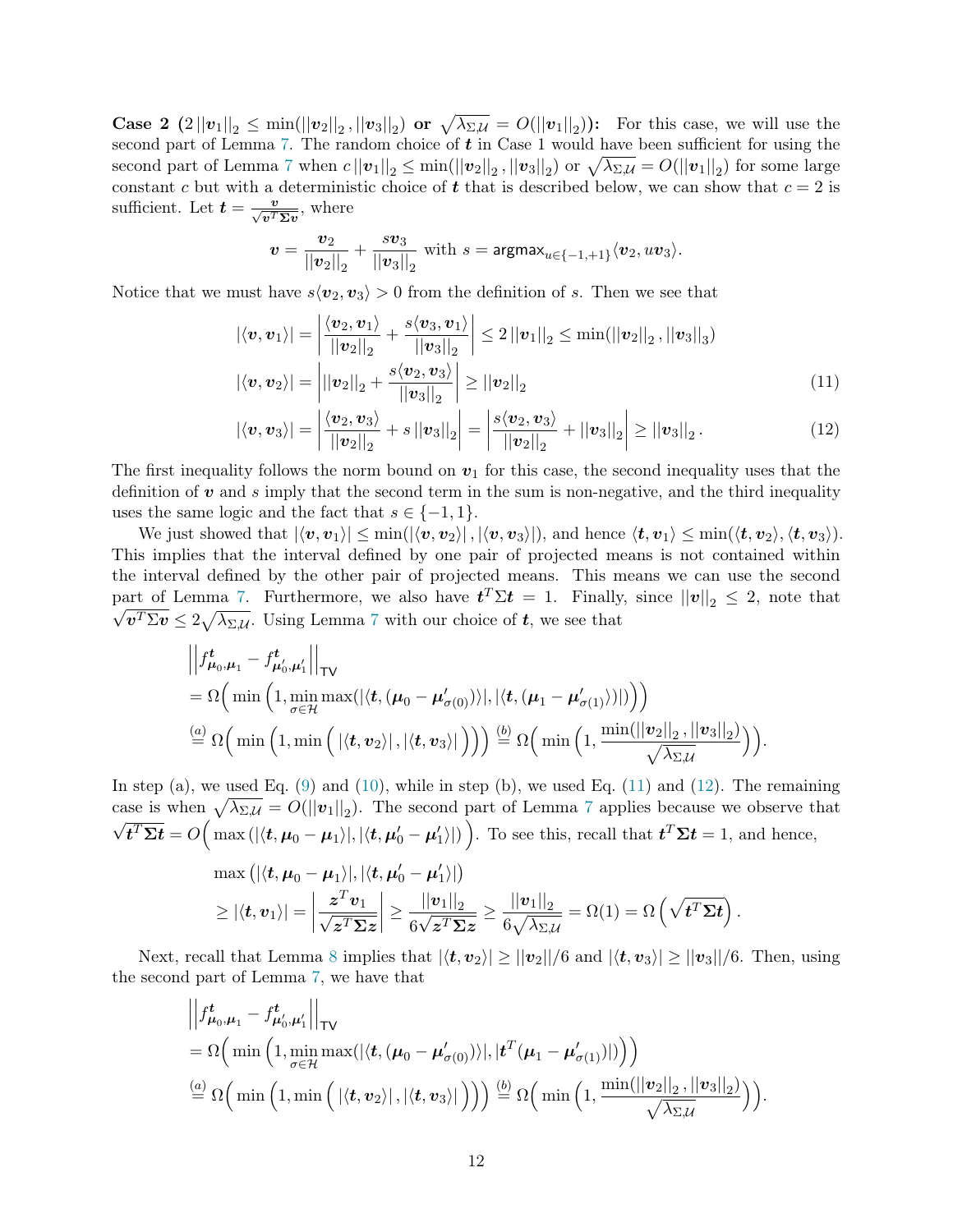Again in step (a), we used Eq.  $(9)$  and  $(10)$  while in step (b), we used Eq.  $(11)$  and  $(12)$ . This completes the proof of Theorem [1.](#page-1-0)

# 5 Conclusion and Open Questions

We demonstrated the use of complex analytic tools to prove new lower bounds on the total variation distance between any two Gaussian mixtures with two equally weighted components and shared component variance. For a pair of mixtures with shared component variance, we provide guarantees on the total variation distance as a function of the largest gap (among the two mixtures) between the component means. Although intuitive, such a characterization was missing despite a vast literature on the total variation distance between mixtures of Gaussians with two components. We also extended our results to high dimensions and showed an elegant way via characteristic functions to reduce the problem to the one-dimensional setting. Finally, we should also point out that our lower bounds hold for all pairs of Gaussian mixtures with shared component covariance matrix without any assumptions on the component means; this was not the case in the prior results, which either needed the means to be bounded or the means of both mixtures to be zero.

The complex analytic tools in this work are elementary, and there is room for development. These tools may be helpful in proving bounds on statistical distance between more diverse distributions. For example, our analytic techniques do extend to mixtures of two Gaussians with shared covariance and certain non-equal mixing weights. To give a specific instance, for a mixture with weights  $c_0$  and  $c_1$ , we could replace Lemma [3](#page-6-0) so the lower bound only gains an additional multiplicative factor of  $\min\{c_0, c_1\}$  when  $\mu'_1 > \mu_1$ . We avoided stating our results in full generality of the mixing weights to not complicate our techniques and results. It would be useful and interesting to provide matching upper bounds on the total variation distance of two-component mixtures for all instances as a function of the means and covariance (generalizing the results for single Gaussians [\[14\]](#page-13-5)). Extending our results to more general mixtures with  $k$  components and unknown component variances/weights (e.g., for Gaussian or even other families of distributions, such as those studied in [\[24\]](#page-14-12)) will be of significant interest to both the statistics and machine learning communities.

Acknowledgement: The work of A. Mazumdar and S. Pal is supported in part by NSF awards 2133484, 2127929, and 1934846.

# References

- <span id="page-12-3"></span>[1] Murray Aitkin and Donald B Rubin. Estimation and hypothesis testing in finite mixture models. Journal of the Royal Statistical Society: Series B (Methodological), 47(1):67–75, 1985.
- <span id="page-12-0"></span>[2] Sanjeev Arora and Ravi Kannan. Learning mixtures of arbitrary Gaussians. In Symposium on Theory of Computing, 2001.
- <span id="page-12-1"></span>[3] Hassan Ashtiani, Shai Ben-David, Nicholas JA Harvey, Christopher Liaw, Abbas Mehrabian, and Yaniv Plan. Near-optimal sample complexity bounds for robust learning of Gaussian mixtures via compression schemes. Journal of the ACM, 67(6):1–42, 2020.
- <span id="page-12-2"></span>[4] Ainesh Bakshi, Ilias Diakonikolas, Samuel B. Hopkins, Daniel Kane, Sushrut Karmalkar, and Pravesh K. Kothari. Outlier-robust clustering of gaussians and other non-spherical mixtures. In 61st IEEE Annual Symposium on Foundations of Computer Science, FOCS 2020, Durham, NC, USA, November 16-19, 2020, pages 149–159. IEEE, 2020.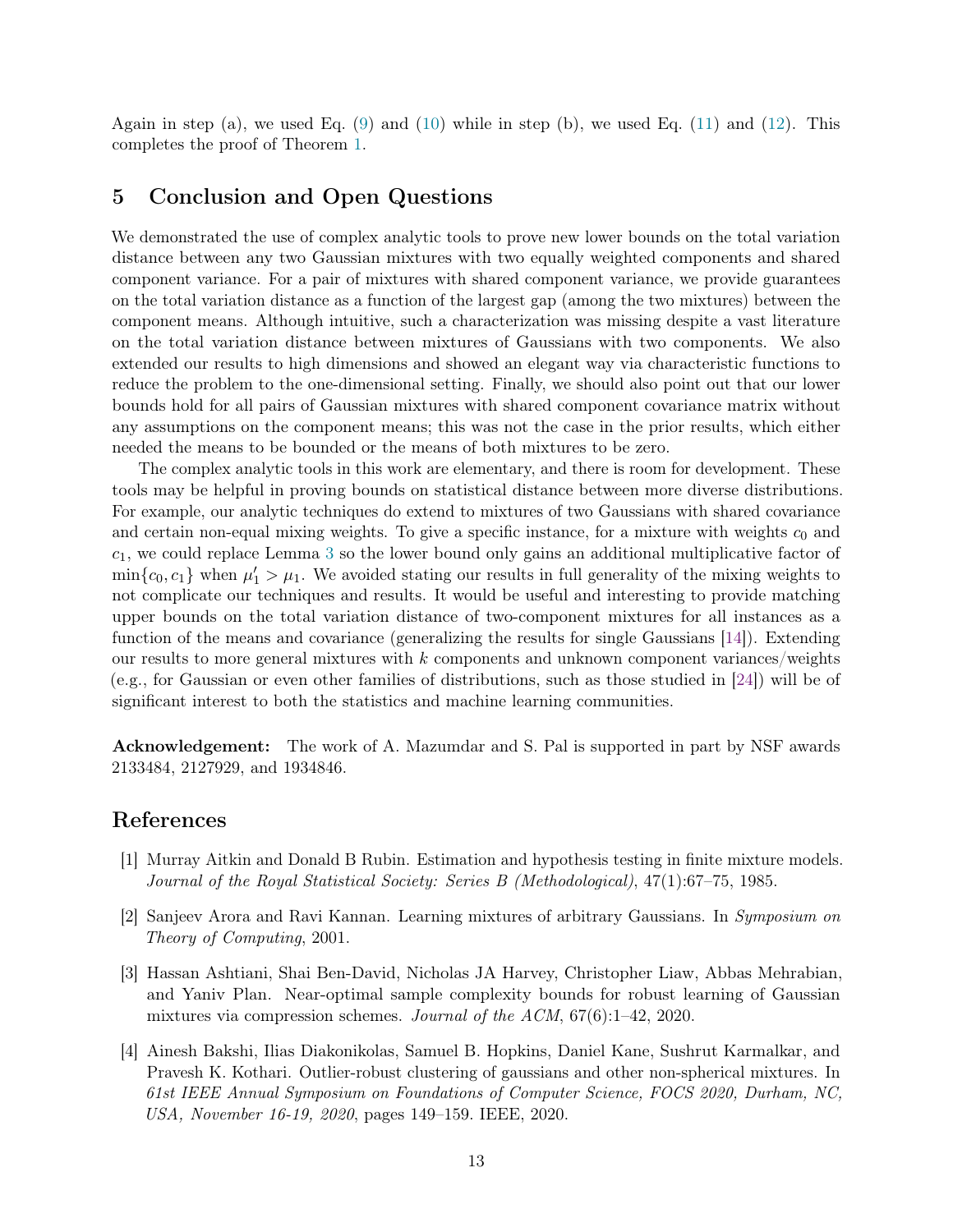- <span id="page-13-4"></span>[5] SS Barsov and Vladimir V Ul'yanov. Estimates of the proximity of gaussian measures. In Sov. Math., Dokl, volume 34, pages 462–466, 1987.
- <span id="page-13-8"></span>[6] Matthew Brennan and Guy Bresler. Optimal average-case reductions to sparse pca: From weak assumptions to strong hardness. In Conference on Learning Theory, pages 469–470. PMLR, 2019.
- <span id="page-13-6"></span>[7] Mark Bun, Gautam Kamath, Thomas Steinke, and Zhiwei Steven Wu. Private hypothesis selection.  $arXiv$  preprint  $arXiv:1905.13229$ , 2019.
- <span id="page-13-7"></span>[8] Clément L Canonne, Gautam Kamath, Audra McMillan, Jonathan Ullman, and Lydia Zakynthinou. Private identity testing for high-dimensional distributions. arXiv preprint [arXiv:1905.11947](http://arxiv.org/abs/1905.11947), 2019.
- <span id="page-13-10"></span>[9] Jiahua Chen, Pengfei Li, et al. Hypothesis test for normal mixture models: The em approach. Annals of Statistics, 37(5A):2523–2542, 2009.
- <span id="page-13-0"></span>[10] Sanjoy Dasgupta. Learning mixtures of Gaussians. In Foundations of Computer Science, pages 634–644, 1999.
- <span id="page-13-1"></span>[11] Sanjoy Dasgupta and Leonard J Schulman. A two-round variant of EM for Gaussian mixtures. In Proceedings of the Sixteenth conference on Uncertainty in artificial intelligence, pages 152–159, 2000.
- <span id="page-13-9"></span>[12] Constantinos Daskalakis, Christos Tzamos, and Manolis Zampetakis. Ten steps of em suffice for mixtures of two Gaussians. In Conference on Learning Theory, pages 704–710, 2017.
- <span id="page-13-3"></span>[13] Luc Devroye and Gábor Lugosi. Combinatorial methods in density estimation. Springer Science & Business Media, 2012.
- <span id="page-13-5"></span>[14] Luc Devroye, Abbas Mehrabian, and Tommy Reddad. The total variation distance between high-dimensional gaussians. *arXiv preprint [arXiv:1810.08693](http://arxiv.org/abs/1810.08693)*, 2018.
- <span id="page-13-12"></span>[15] Natalie Doss, Yihong Wu, Pengkun Yang, and Harrison H Zhou. Optimal estimation of high-dimensional Gaussian mixtures. arXiv preprint [arXiv:2002.05818](http://arxiv.org/abs/2002.05818), 2020.
- <span id="page-13-13"></span>[16] Avi Feller, Evan Greif, Nhat Ho, Luke Miratrix, and Natesh Pillai. Weak separation in mixture models and implications for principal stratification.  $arXiv$  preprint  $arXiv:1602.06595$ , 2016.
- <span id="page-13-16"></span>[17] Moritz Hardt and Eric Price. Tight bounds for learning a mixture of two gaussians. In Symposium on Theory of Computing, 2015.
- <span id="page-13-15"></span>[18] Philippe Heinrich and Jonas Kahn. Strong identifiability and optimal minimax rates for finite mixture estimation. The Annals of Statistics, 46(6A):2844–2870, 2018.
- <span id="page-13-14"></span>[19] Nhat Ho and XuanLong Nguyen. Convergence rates of parameter estimation for some weakly identifiable finite mixtures. The Annals of Statistics, 44(6):2726–2755, 2016.
- <span id="page-13-11"></span>[20] Samuel B Hopkins and Jerry Li. Mixture models, robustness, and sum of squares proofs. In Symposium on Theory of Computing, 2018.
- <span id="page-13-2"></span>[21] Peter J Huber. Robust statistics, volume 523. John Wiley & Sons, 2004.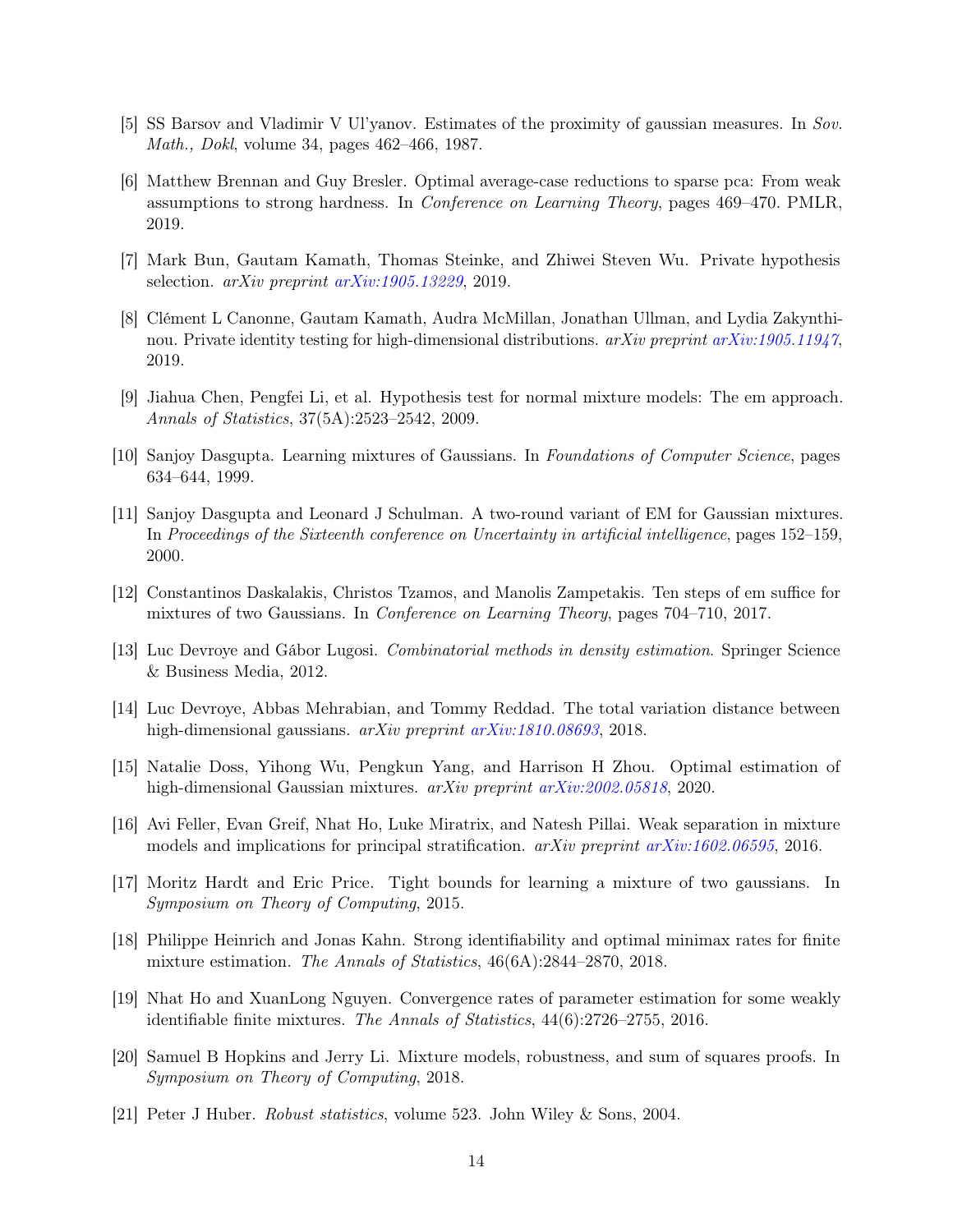- <span id="page-14-0"></span>[22] Daniel M Kane. Robust learning of mixtures of gaussians. arXiv preprint [arXiv:2007.05912](http://arxiv.org/abs/2007.05912), 2020.
- <span id="page-14-9"></span>[23] Petri Kontkanen, Petri Myllymaki, Teemu Roos, Henry Tirri, Kimmo Valtonen, and Hannes Wettig. Topics in probabilistic location estimation in wireless networks. In 2004 IEEE 15th International Symposium on Personal, Indoor and Mobile Radio Communications, volume 2, pages 1052–1056. IEEE, 2004.
- <span id="page-14-12"></span>[24] Akshay Krishnamurthy, Arya Mazumdar, Andrew McGregor, and Soumyabrata Pal. Algebraic and analytic approaches for parameter learning in mixture models. In Proc. 31st International Conference on Algorithmic Learning Theory (ALT), volume 117, pages 468–489, 2020.
- <span id="page-14-5"></span>[25] Erich L Lehmann and Joseph P Romano. Testing statistical hypotheses. Springer Science & Business Media, 2006.
- <span id="page-14-10"></span>[26] Hui Liu, Houshang Darabi, Pat Banerjee, and Jing Liu. Survey of wireless indoor positioning techniques and systems. IEEE Transactions on Systems, Man, and Cybernetics, Part C (Applications and Reviews), 37(6):1067–1080, 2007.
- <span id="page-14-13"></span>[27] Tudor Manole and Nhat Ho. Uniform convergence rates for maximum likelihood estimation under two-component gaussian mixture models.  $arXiv$  preprint  $arXiv:2006.00704$ , 2020.
- <span id="page-14-1"></span>[28] Ankur Moitra. Algorithmic aspects of machine learning. Cambridge University Press, 2018.
- <span id="page-14-2"></span>[29] Ankur Moitra and Gregory Valiant. Settling the polynomial learnability of mixtures of Gaussians. In Foundations of Computer Science, 2010.
- <span id="page-14-6"></span>[30] Jerzy Neyman and Egon Sharpe Pearson. Contributions to the theory of testing statistical hypotheses. University of California Press, 2020.
- <span id="page-14-3"></span>[31] Karl Pearson. Contributions to the mathematical theory of evolution. Philosophical Transactions of the Royal Society of London. A, 185:71–110, 1894.
- <span id="page-14-4"></span>[32] D Michael Titterington, Adrian FM Smith, and Udi E Makov. Statistical analysis of finite mixture distributions. Wiley, 1985.
- <span id="page-14-11"></span>[33] Aad W Van der Vaart. Asymptotic statistics, volume 3. Cambridge university press, 2000.
- <span id="page-14-7"></span>[34] Shanshan Wu, Alexandros G Dimakis, and Sujay Sanghavi. Learning distributions generated by one-layer relu networks. Advances in neural information processing systems, 32:8107–8117, 2019.
- <span id="page-14-8"></span>[35] Yihong Wu and Pengkun Yang. Optimal estimation of gaussian mixtures via denoised method of moments. Annals of Statistics, 48(4):1981–2007, 2020.

# <span id="page-14-14"></span>A Missing Proofs from Section 3

Here, we provide the proofs for Lemmas [3](#page-6-0) and [5.](#page-7-1) Recall that we have indexed the means such that  $\mu_0 \le \min(\mu_1, \mu'_0, \mu'_1)$  and  $\mu'_0 < \mu'_1$ .

Proof of Lemma [3.](#page-6-0) We use case analysis on different orderings of the means and their separations.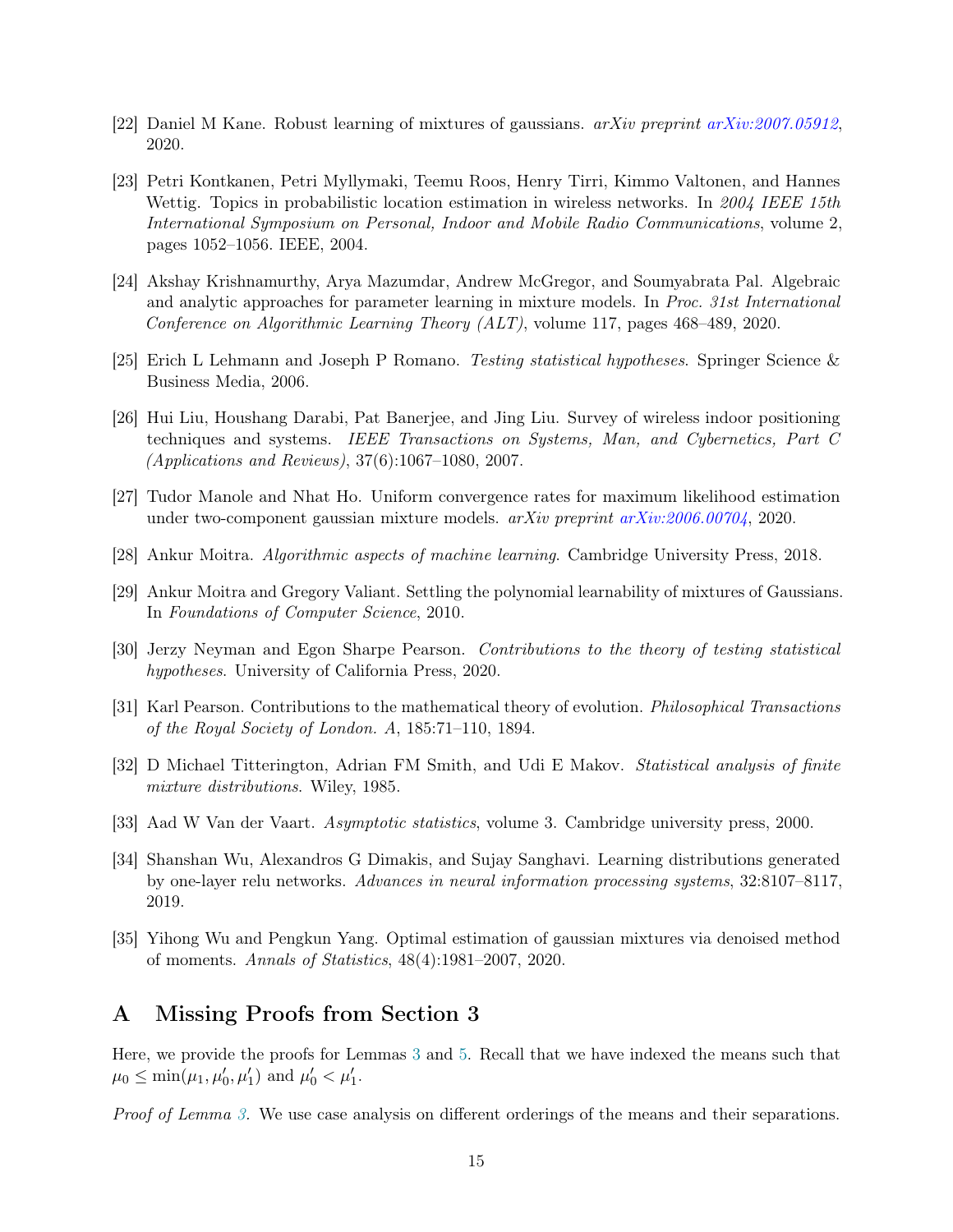Claim 1. For any  $t > 0$  such that  $t(\mu_1 - \mu_0), t(\mu_1' - \mu_0), t(\mu_1' - \mu_0) \in [0, \frac{\pi}{4}]$  $\frac{\pi}{4}$ , when  $\mu'_1 > \mu_1$ ,

$$
\left| e^{it\mu_0} + e^{it\mu_1} - e^{it\mu'_0} - e^{it\mu'_1} \right| \ge \frac{t\delta_2}{2\sqrt{2}}.
$$

*Proof.* Assume that  $\mu'_1 - \mu_1 \ge \mu'_0 - \mu_0$ , and recall that  $\delta_2 = \max(|\mu'_0 - \mu_0|, |\mu_1 - \mu'_1|)$ . First, we factor out the lowest common exponent to see that

$$
\left|e^{it\mu_0} + e^{it\mu_1} - e^{it\mu_0'} - e^{it\mu_1'}\right| = \left|1 + e^{it(\mu_1 - \mu_0)} - e^{it(\mu_0' - \mu_0)} - e^{it(\mu_1' - \mu_0)}\right|.
$$

Let us denote  $\phi_1 = \mu_1 - \mu_0$ ,  $\phi'_0 = \mu'_0 - \mu_0$  and  $\phi'_1 = \mu'_1 - \mu_0$ . The following inequalities hold:

$$
\begin{aligned}\n\left|1 + e^{it\phi_1} - e^{it\phi_0'} - e^{it\phi_1'}\right| &\geq \left|\sin(t\phi_1) - \sin(t\phi_0') - \sin(t\phi_1')\right| & \quad \text{[}|z| \geq |\text{Im}(z)|] \\
&\geq -\sin(t\phi_1) + \sin(t\phi_0') + \sin(t\phi_1') & \quad \text{[Remove } |\cdot|\text{]} \\
&\geq -\sin(t\phi_1) + \sin(t(\phi_1 + (\phi_1' - \phi_1))) & \quad \text{[sim}(t\phi_0') \geq 0] \\
&= 2\sin\left(t\frac{\phi_1' - \phi_1}{2}\right)\cos\left(t\left(\phi_1 + \frac{\phi_1' - \phi_1}{2}\right)\right) \\
&\geq \frac{1}{2\sqrt{2}}t\delta_2.\n\end{aligned}
$$

In the last line, we use that  $\cos\left(t\left(\phi_1+\frac{\phi_1'-\phi_1}{2}\right)\right) \geq 1/\sqrt{2}$  and  $\sin\left(t\frac{\phi_1'-\phi_1}{2}\right) \geq \frac{t\delta_2}{4}$ , where the former follows from the fact that

$$
0 \le t\left(\phi_1 + \frac{\phi_1' - \phi_1}{2}\right) = \frac{t(\phi_1 + \phi_1')}{2} = \frac{1}{2}\left(t(\mu_1 - \mu_0) + t(\mu_1' - \mu_0)\right) \le \frac{\pi}{4}
$$

and the latter follows from  $\sin(x) \geq x/2$  for  $x \in \mathbb{R}$ .

If  $\mu'_0 - \mu_0 > \mu'_1 - \mu_1$ , then we can use a similar string of inequalities by using the fact that

$$
\left|e^{it\mu_0} + e^{it\mu_1} - e^{it\mu_0'} - e^{it\mu_1'}\right| = \left|1 + e^{it(\mu_0 - \mu_1)} - e^{it(\mu_0' - \mu_1)} - e^{it(\mu_1' - \mu_1)}\right|.
$$

We denote  $\phi_0 = \mu_0 - \mu_1$ ,  $\phi'_0 = \mu'_0 - \mu_1$  and  $\phi'_1 = \mu'_1 - \mu_1$ . Note that all the  $\phi$  are negative and  $\phi_0 > \phi_0' > \phi_1'$ . The following holds:

$$
\begin{aligned}\n\left| e^{it\phi_0} + 1 - e^{it\phi_0'} - e^{it\phi_1'} \right| &\geq \left| \sin(t\phi_0) - \sin(t\phi_0' - \sin(t\phi_1') \right| & \left[ \left| z \right| \geq \left| \text{Re}(z) \right| \right] \\
&= \left| -\sin(t|\phi_0|) + \sin(t|\phi_0'|) + \sin(t|\phi_1'|) \right| & \left[ \sin(\cdot) \text{ odd} \right] \\
&= -\sin(t|\phi_0|) + \sin(t|\phi_0'|) + \sin(t|\phi_1'|) & \left[ \text{Remove } |\cdot| \right] \\
&\geq -\sin(t|\phi_0|) + \sin(t(|\phi_0| + (|\phi_0'| - |\phi_0|))) & \left[ \sin(t|\phi_0'|) \geq 0 \right] \\
&= 2 \sin\left(\frac{t(|\phi_0'| - |\phi_0|)}{2}\right) \cos\left(t\left(|\phi_0| + \frac{|\phi_0'| - |\phi_0|}{2}\right)\right) \\
&\geq \frac{1}{2\sqrt{2}} t\delta_2.\n\end{aligned}
$$

 $\frac{-|\phi_0|}{2}\Big)\Big)\geq \frac{\sqrt{2}}{2}$ In the last line, we use that  $\sin\left(\frac{t(|\phi_0'|-|\phi_0|)}{2}\right)$  $\left(\frac{-|\phi_0|}{2}\right) \ge \frac{t\delta_2}{4}$  and  $\cos\left(t\left(|\phi_0| + \frac{|\phi_0'| - |\phi_0|}{2}\right)\right)$  $\frac{2}{2}$ .  $\Box$ 

**Claim 2.** For  $t > 0$  such that  $t(\mu_1 - \mu_0), t(\mu_1' - \mu_0), t(\mu_1' - \mu_0) \in [0, \frac{\pi}{4}]$  $\left[\frac{\pi}{4}\right]$ , if both  $\mu'_0, \mu'_1 \in [\mu_0, \mu_1]$ , then

$$
\left| e^{it\mu_0} + e^{it\mu_1} - e^{it\mu'_0} - e^{it\mu'_1} \right| \ge \max\left( \frac{t^2(\delta_1 - \delta_4)\delta_4}{2}, \frac{t\delta_3}{4\sqrt{2}} \right).
$$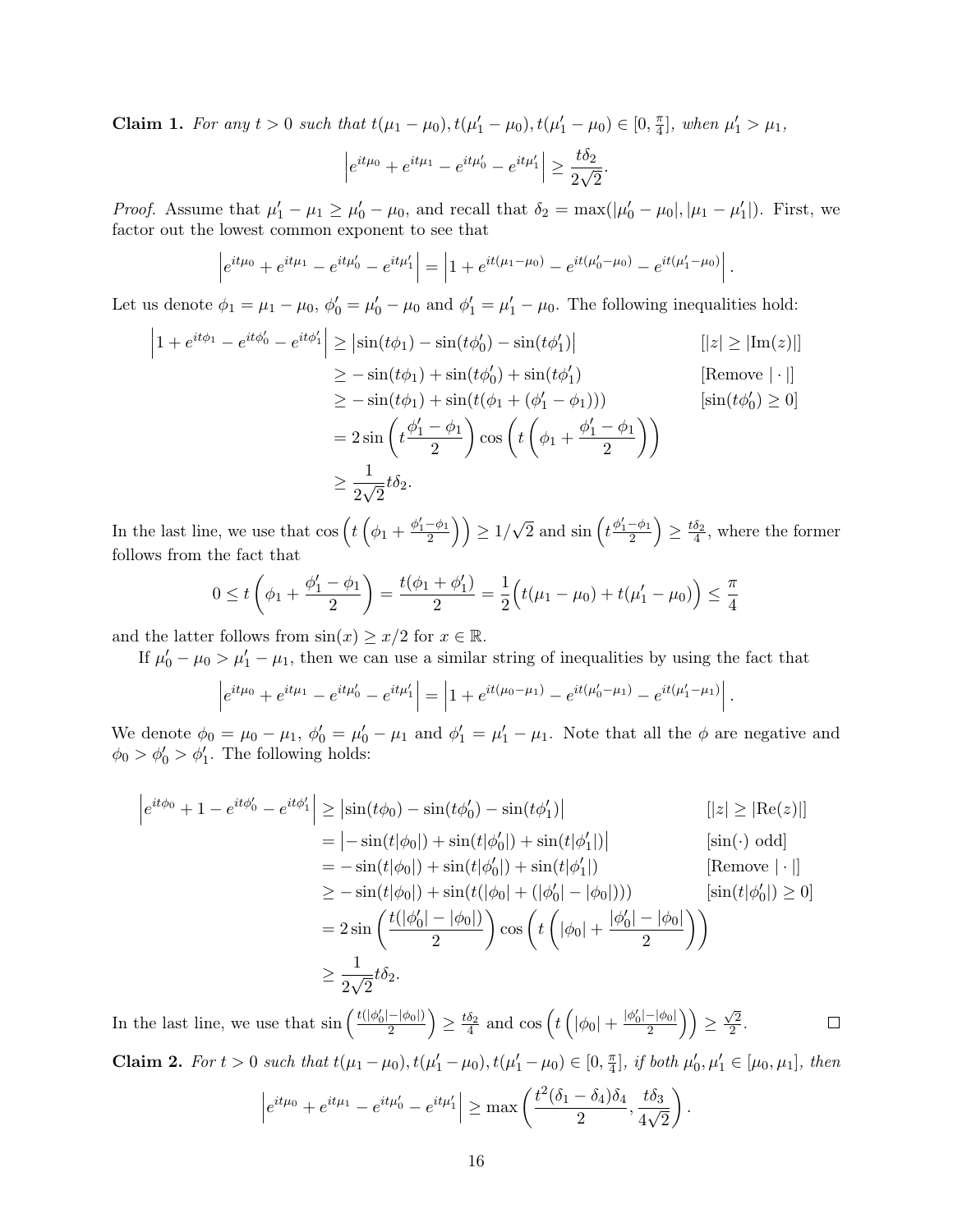*Proof.* First, we show the left hand side of the inequality in the claim statement is at least  $t\delta_3/(4\sqrt{2})$ .

Assume that  $\mu'_0 - \mu_0 = \delta_2$ , recalling that  $\delta_2 = \max(|\mu'_0 - \mu_0|, |\mu_1 - \mu'_1|)$ . We factor out the lowest common exponent to see that

$$
\left|e^{it\mu_0} + e^{it\mu_1} - e^{it\mu_0'} - e^{it\mu_1'}\right| = \left|1 + e^{it(\mu_1 - \mu_0)} - e^{it(\mu_0' - \mu_0)} - e^{it(\mu_1' - \mu_0)}\right|.
$$

Let us denote  $\phi_1 = \mu_1 - \mu_0$ ,  $\phi'_0 = \mu'_0 - \mu_0$  and  $\phi'_1 = \mu'_1 - \mu_0$ . To prove following inequalities, we need two facts. We use **Fact I** that  $\frac{\partial}{\partial x}(\sin(x-y) - \sin(x)) = \cos(x-y) - \cos(x) \ge 0$  for  $\frac{\pi}{4} \ge x \ge y \ge 0$ . In particular, taking  $x = \phi_1$  and  $y = \mu_1 - \mu'_1$ , the inequality is increasing with respect to  $\phi_1$ , so so we can lower bound the function at  $\phi_1 = \mu_1 - \mu'_1 + \phi'_0$ . Additionally, we use **Fact II** that  $-\sin(x+y)+2\sin(x) \ge \sin((x-y)/2)\cos(y/2)$  for  $0 \le y \le x \le \pi/4$ , for the choice of  $x = \phi'_0$  and  $y = \mu_1 - \mu'_1$ . Then, we have that

$$
\begin{aligned}\n\left|1 + e^{it\phi_1} - e^{it\phi_0'} - e^{it\phi_1'}\right| &\geq \left|\sin(t\phi_1) - \sin(t\phi_0') - \sin(t\phi_1')\right| & \quad \left[|z| \geq |\text{Im}(z)|\right] \\
&\geq -\sin(t\phi_1) + \sin(t\phi_0') + \sin(t\phi_1') & \quad \text{[Remove } |\cdot|\text{]} \\
&\geq -\sin(t\phi_1) + \sin(t\phi_0') + \sin(t(\phi_1 - (\mu_1 - \mu_1'))) & \quad \text{[Remove } |\cdot|\text{]} \\
&\geq -\sin(t(\mu_1 - \mu_1' + \phi_0')) + 2\sin(t\phi_0') & \quad \text{[Fact I above]} \\
&\geq \sin\left(\frac{t(-\mu_1 + \mu_1' + \mu_0' - \mu_0)}{2}\right)\cos\left(\frac{t(\mu_1 - \mu_1')}{2}\right) & \quad \text{[Fact II above]} \\
&\geq \frac{t\delta_3}{4\sqrt{2}} & \quad \text{[since } x \geq x/2; \\
&\quad \cos(\cdot) \geq \sqrt{2}/2]\n\end{aligned}
$$

Now, we assume that  $\mu'_0 - \mu_0 < \mu_1 - \mu'_1$  and factor out  $e^{it\mu_1}$ :

$$
\left|e^{it\mu_0} + e^{it\mu_1} - e^{it\mu'_0} - e^{it\mu'_1}\right| = \left|e^{it(\mu_0 - \mu_1)} + 1 - e^{it(\mu'_0 - \mu_1)} - e^{it(\mu'_1 - \mu_1)}\right|.
$$

As in the proofs of other claims, we let  $\phi_0 = \mu_0 - \mu_1$ ,  $\phi'_0 = \mu'_0 - \mu_1$  and  $\phi'_1 = \mu'_1 - \mu_1$ . Then, we have

$$
\begin{aligned}\n\left|e^{it\phi_0} + 1 - e^{it\phi_0'} - e^{it\phi_1'}\right| &\geq \left|\sin(t\phi_0) - \sin(t\phi_0') - \sin(t\phi_1')\right| & \left[|z| \geq |\text{Im}(z)|\right] \\
&\geq \left|-\sin(t|\phi_0|\right) + \sin(t|\phi_0')| + \sin(t|\phi_1')|\right] & \left[\sin(\cdot) \text{ odd}\right] \\
&\geq -\sin(t|\phi_0|) + \sin(t|\phi_0')| + \sin(t|\phi_1')| & \left[\text{Remove } |\cdot|\right] \\
&\geq -\sin(t|\phi_0|) + \sin(t|\phi_0| - |\mu_0 - \mu_0'|) + \sin(t|\phi_1'|) & \left[\text{Fact I above}\right] \\
&\geq \sin\left(\frac{t(|\phi_1'| - |\mu_0 - \mu_0'|)}{2}\right) \cos\left(\frac{t|\mu_0 - \mu_0'|}{2}\right) & \left[\text{Fact II above}\right] \\
&\geq \frac{t}{4\sqrt{2}} \cdot (|\phi_1'| - |\mu_0 - \mu_0'|) = \frac{t}{4\sqrt{2}} \cdot \delta_3. & \left[\sin(x) \geq x/2; \cos(\cdot) \geq \sqrt{2}/2\right]\n\end{aligned}
$$

In the application of **Fact I**, we let  $|\phi_0|$  be as small as possible, choosing  $|\phi_0| = |\phi'_1| + |\mu_0 - \mu'_0|$ .

Next, we show the left hand side of the inequality in the claim statement is at least  $t^2(\delta_1-\delta_4)\delta_4/2$ . Assume that  $\mu'_0 - \mu_0 \leq \mu_1 - \mu'_1$ . First, we factor out the lowest common exponent to see

$$
\left|e^{it\mu_0} + e^{it\mu_1} - e^{it\mu_0'} - e^{it\mu_1'}\right| = \left|1 + e^{it(\mu_1 - \mu_0)} - e^{it(\mu_0' - \mu_0)} - e^{it(\mu_1' - \mu_0)}\right|.
$$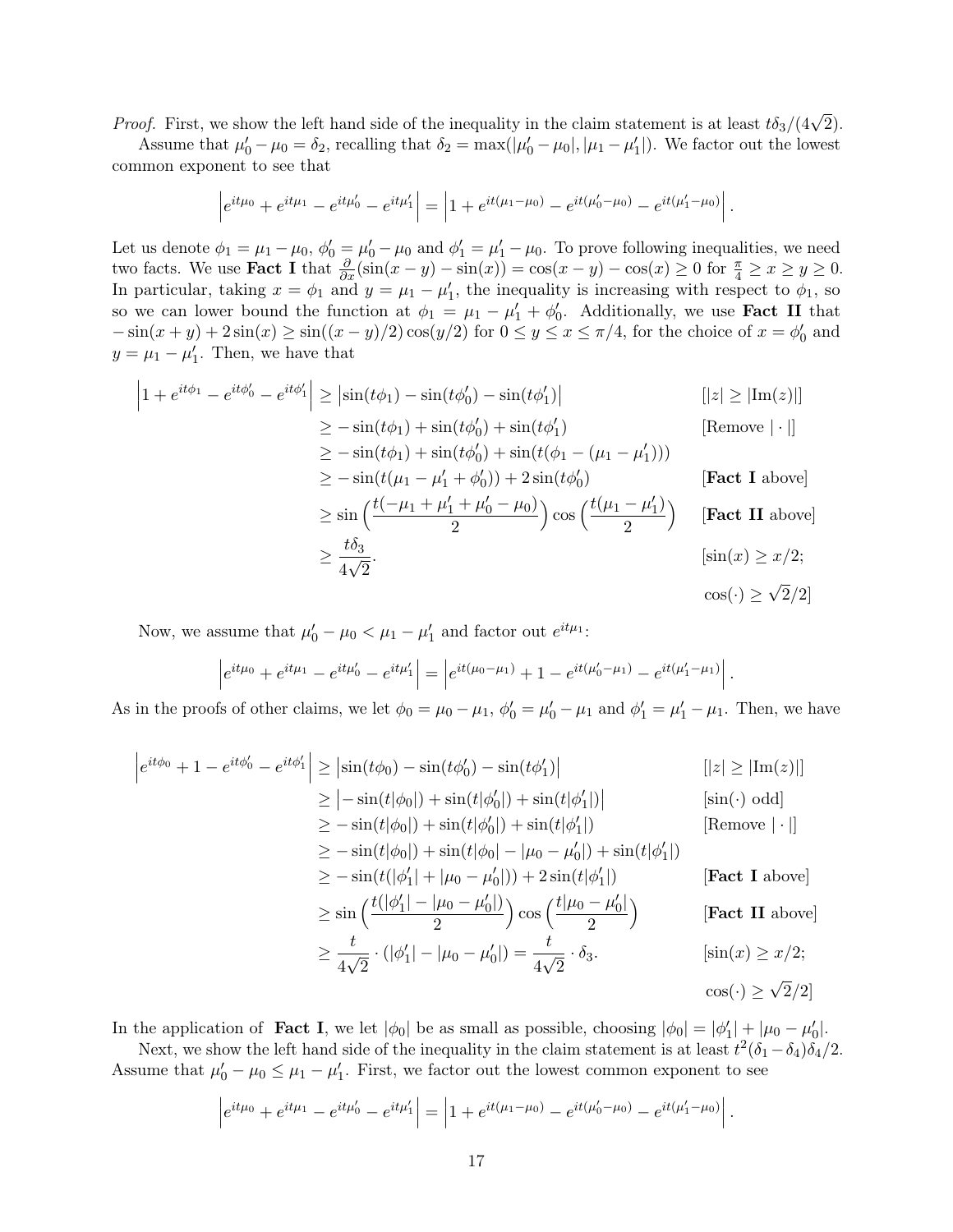Again, we denote  $\phi_1 = \mu_1 - \mu_0$ ,  $\phi'_0 = \mu'_0 - \mu_0$  and  $\phi'_1 = \mu'_1 - \mu_0$ . The following holds:

$$
\begin{aligned}\n\left|1 + e^{it\phi_1} - e^{it\phi_0'} - e^{it\phi_1'}\right| &\geq \left|\text{Re}(1 + e^{it\phi_1} - e^{it\phi_0'} - e^{it\phi_1'})\right| \\
&= \left|1 + \cos(t\phi_1) - \cos(t\phi_0') - \cos(t\phi_1')\right| \\
&\geq -1 - \cos(t\phi_1) + \cos(t\phi_0') \\
&\quad + \cos(t(\phi_1 - (\mu_1 - \mu_1'))) \\
&\geq -1 - \cos(t\phi_1) + \cos(t\phi_0') + \cos(t(\phi_1 - \phi_0')) \quad [\text{Remove } | \cdot |] \\
&\geq \frac{t^2(\phi_1 - \phi_0')\phi_0'}{2} \geq \frac{t^2(\delta_1 - \delta_4)\delta_4}{2}.\n\end{aligned}
$$
\n[Fact III below]

Recall that  $\delta_1 = \max(|\mu_0 - \mu_1|, |\mu'_0 - \mu'_1|)$ , and  $\delta_4 = \min(|\mu'_0 - \mu_0|, |\mu'_1 - \mu_1|)$ , so in the above,  $\delta_4 = \mu'_0 - \mu_0 = \phi'_0$ . The last line uses **Fact III** that  $-1 - \cos(x) + \cos(y) + \cos(x - y) \ge (x - y)y/2$ for  $0 \leq y \leq x \leq \pi/4$ .

When  $\mu'_0 - \mu_0 > \mu_1 - \mu'_1$  we use the same trick as in the previous claims and factor out  $e^{it\mu_1}$ instead of  $e^{it\mu_0}$ . In particular the following holds:

$$
\left|e^{it\mu_0} + e^{it\mu_1} - e^{it\mu_0'} - e^{it\mu_1'}\right| = \left|e^{it\mu_0 - \mu_1} + 1 - e^{it(\mu_0' - \mu_1)} - e^{it(\mu_1' - \mu_1)}\right|.
$$

Again, we denote  $\phi_0 = \mu_0 - \mu_1$ ,  $\phi'_0 = \mu'_0 - \mu_1$  and  $\phi'_1 = \mu'_1 - \mu_1$ . Note that all the  $\phi$  are negative and  $\phi_0 > \phi_0' > \phi_1'$ . The following holds:

$$
\begin{aligned}\n\left| e^{it\phi_0} + 1 - e^{it\phi_0'} - e^{it\phi_1'} \right| &\geq \left| \text{Re}(e^{it\phi_0} + 1 - e^{it\phi_0'} - e^{it\phi_1'} ) \right| \\
&= \left| \cos(t\phi_0) + 1 - \cos(t\phi_0') - \cos(t\phi_1') \right| \\
&= \left| \cos(t|\phi_0|) + 1 - \cos(t|\phi_0'|) - \cos(t|\phi_1'|) \right| \qquad [\cos(\cdot) \text{ even}] \\
&\geq -\cos(t|\phi_0|) - 1 + \cos(t(|\phi_0| - |\mu_0' - \mu_0|)) \qquad [\text{Remove } | \cdot |] \\
&\quad + \cos(t(|\phi_1'|)) \\
&\geq -\cos(t|\phi_0|) - 1 + \cos(t(|\phi_0| - |\phi_1'|)) \\
&\quad + \cos(t|\phi_1'|) \qquad [\mu_0' - \mu_0 \geq |\phi_1'|] \\
&\geq \frac{t^2(|\phi_0| - |\phi_1'|)|\phi_1'|}{2} \geq \frac{t^2(\delta_1 - \delta_4)\delta_4}{2}. \qquad [\text{Fact III above}]\n\end{aligned}
$$

$$
\sqcup
$$

$$
\qquad \qquad \Box
$$

#### Proof of Lemma [5](#page-7-1)

Proof of Lemma [5.](#page-7-1) Define  $\alpha$  and  $\beta$  such that  $\mu'_0 - \mu_0 = \alpha \sigma$  and  $|\mu_1 - \mu'_1| = \beta \sigma$ ; note that by assumption  $\alpha, \beta \leq 2$ . For  $x \in \mathbb{R}$ , we use the notation  $\tilde{x}$  to denote the unique value such that  $x = 2\pi kc\sigma + \tilde{x}\sigma$ , where  $k \in \mathbb{Z}$  is a integer and  $0 \leq \tilde{x} < 2\pi c$ . We prove this lemma with two cases, when  $\mu'_1 > \mu_1$  and when  $\mu'_1 \leq \mu_1$ . Without loss of generality, we assume that  $|\mu_0 - \mu_1| \geq 100\sigma$ . Also, recall our assumption on the ordering of the unknown parameters that  $\mu_0 \le \min(\mu_1, \mu'_0, \mu'_1)$ and  $\mu'_0 \leq \mu'_1$ .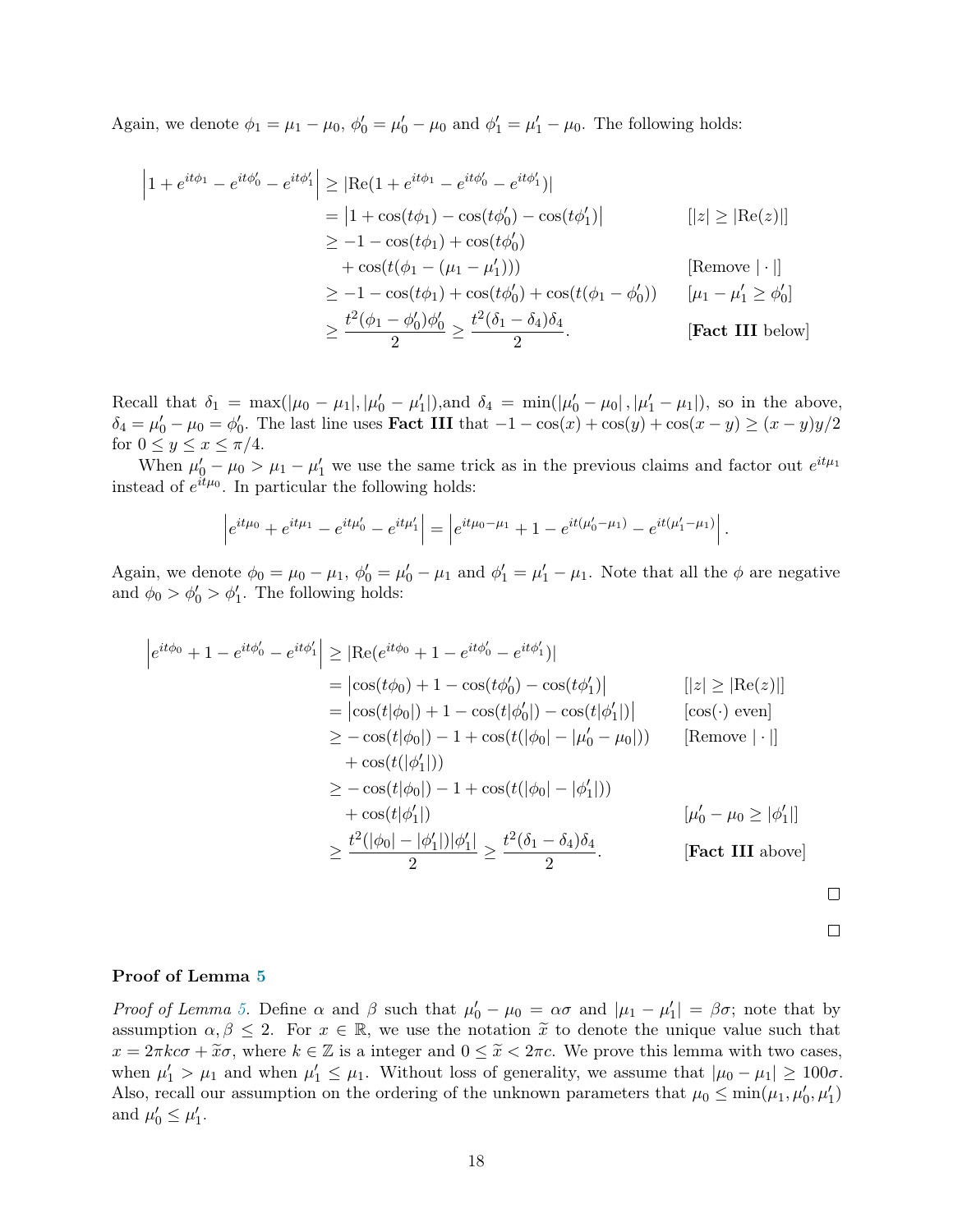**Case 1**  $(\mu'_1 > \mu_1)$ : Here, we will choose  $t = c\sigma$ , where

$$
c = \frac{\mu_1 - \mu_0}{2\pi\sigma \left\lfloor \frac{\mu_1 - \mu_0}{80\sigma/\pi} \right\rfloor}.
$$

Then substituting in  $t = 1/c\sigma$ , we see that

$$
e^{itx}=e^{it2\pi k c\sigma}e^{it\widetilde{x}\sigma}=e^{i2\pi k}e^{i\widetilde{x}/c}=e^{i\widetilde{x}/c}.
$$

From the choice of c and the fact that  $|x| \leq x$  and  $x/2 \leq |x|$  for  $x \geq 1$ , we see  $40/\pi^2 \leq c \leq 80/\pi^2$ . As before, let  $\phi_1 = \mu_1 - \mu_0$ ,  $\phi'_0 = \mu'_0 - \mu_0$  and  $\phi'_1 = \mu'_1 - \mu_0$ . We prove that the following hold:

$$
\widetilde{\phi}_1 = 0
$$
  

$$
\frac{\pi^2 \alpha}{80} \le \frac{\widetilde{\phi}_0'}{c} = \frac{\alpha}{c} \le \frac{\pi^2 \alpha}{40} \le \frac{\pi^2}{20}
$$
  

$$
\frac{\pi^2 \beta}{80} \le \frac{\widetilde{\phi}_1'}{c} = \frac{\beta}{c} \le \frac{\pi^2 \beta}{40} \le \frac{\pi^2}{20}.
$$

We prove these statements in order. To see that  $\phi_1 = 0$ , the definitions of c and  $\phi_1$  imply that  $\phi_1 = 2\pi\sigma k \frac{\phi_1}{2\pi\sigma[\phi_1\pi/(80\sigma)]} + \widetilde{\phi}_1\sigma$ , for  $k = [\phi_1\pi/(80\sigma)]$  and  $\widetilde{\phi}_1 = 0$ .

Next, since  $\alpha \sigma = \phi'_0$ , we can write  $\alpha/c = 2\pi k + \tilde{\phi}'_0/c$ , and it would follow that  $\alpha/c = \tilde{\phi}'_0/c$  if  $\phi'_0 < 2\pi\sigma c = \phi_1/[\phi_1\pi/(80\sigma)]$ . Indeed this is the case, since

$$
\phi_1/\lfloor \phi_1 \pi/(80\sigma)\rfloor \ge 80\sigma/\pi > 2\sigma > \phi'_0.
$$

Using the fact that  $\tilde{\phi}_1 = 0$ , we will show  $\tilde{\phi}'_1/c = \beta/c$ . We break up  $\phi'_1$  into  $\phi_1 + \mu'_1 - \mu_1$ , writing

$$
\phi_1' = \beta \sigma + \phi_1 = \beta \sigma + k \frac{\phi_1}{\left[\phi_1 \pi/(80\sigma)\right]} + \widetilde{\phi}_1 \sigma = \beta \sigma + k \frac{\phi_1}{\left[\phi_1 \pi/(80\sigma)\right]},
$$

for  $k = \lfloor \phi_1 \pi \lfloor (80\sigma) \rfloor$ . If  $\beta < 2\pi c$ , then this choice of k is correct for the definition of  $\widetilde{\phi}'_1$ , and it follows that  $\widetilde{\phi}'_1 = \beta$ . This is indeed the case as  $2\pi c = \frac{\phi_1}{\sigma[\phi_1 \pi/(80\sigma)]} \ge 80/\pi > \beta$ .

We use our lower bounds on  $\phi'_0/c$  and  $\phi'_1/c$  and the fact that  $\phi_1 = 0$  in the following:

$$
e^{-\frac{\sigma^2 t^2}{2}} \left| e^{it\mu_0} + e^{it\mu_1} - e^{it\mu_0'} - e^{it\mu_1'} \right| = e^{-\frac{\sigma^2 t^2}{2}} \left| 1 + e^{it\phi_1} - e^{it\phi_0'} - e^{it\phi_1'} \right|
$$
  
\n
$$
\geq e^{-\frac{1}{2c^2}} \left| \text{Im}(1 + e^{i\widetilde{\phi}_1/c} - e^{i\widetilde{\phi}_0/c} - e^{i\widetilde{\phi}_1'/c}) \right|
$$
  
\n
$$
= e^{-\frac{1}{2c^2}} \left| \sin(\widetilde{\phi}_1/c) - \sin(\widetilde{\phi}_0'/c) - \sin(\widetilde{\phi}_1'/c) \right|
$$
  
\n
$$
= e^{-\frac{1}{2c^2}} (\sin(\widetilde{\phi}_0'/c) + \sin(\widetilde{\phi}_1'/c))
$$
  
\n
$$
\geq e^{-1} \max(\sin(\widetilde{\phi}_0'/c), \sin(\widetilde{\phi}_1'/c))
$$
  
\n
$$
\geq e^{-1} \max(\sin(\pi^2 \alpha/80), \sin(\pi^2 \beta/80))
$$
  
\n
$$
\geq \frac{\pi^2 \delta_2}{160e}.
$$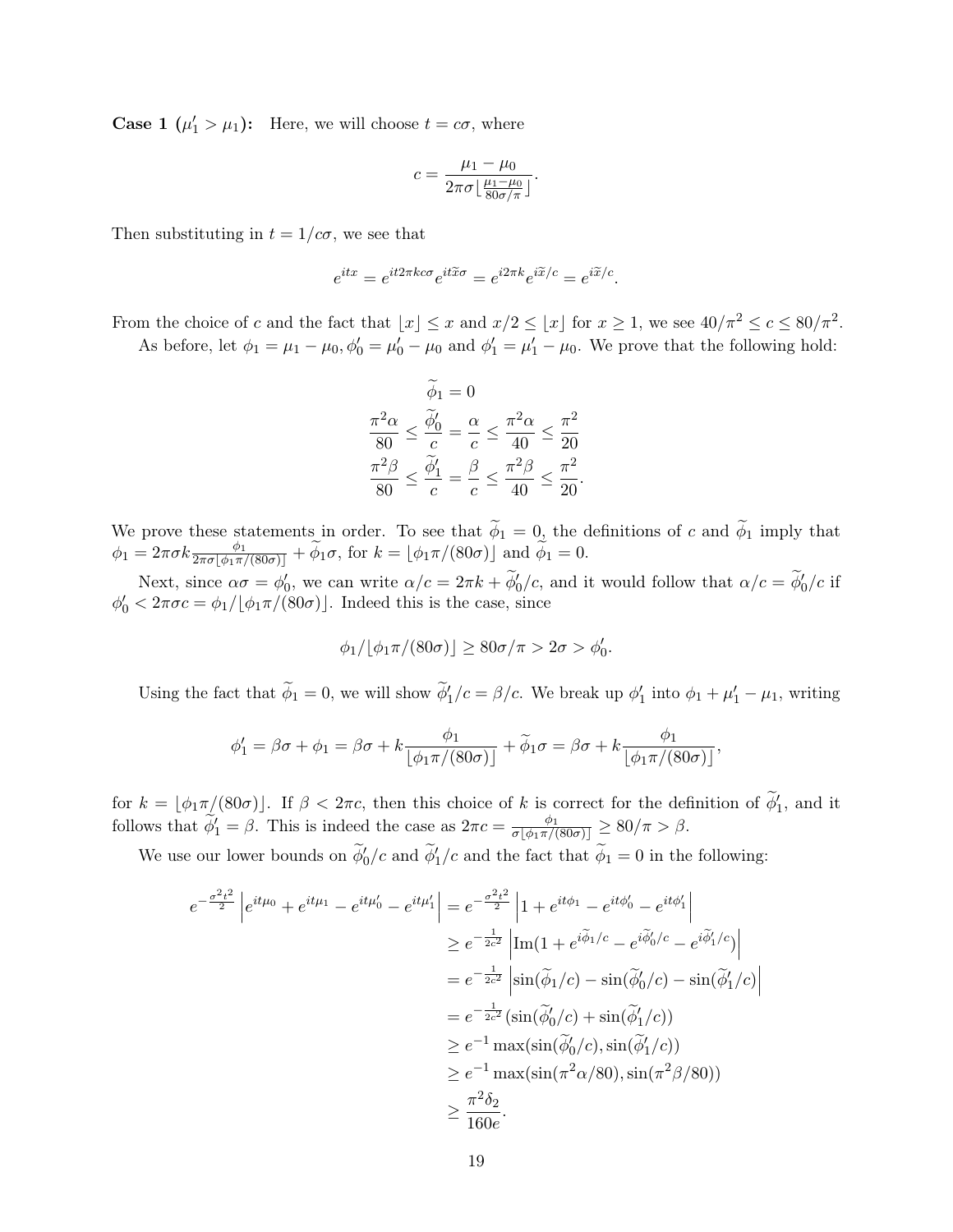**Case 2**  $(\mu'_1 \leq \mu_1)$ : First we consider the case when  $\beta \leq \alpha$ . Since  $\mu_1 - \mu_0 \geq 100\sigma$ , we must have  $\mu_1 - \mu_0 \ge \mu_1 - \mu_0 - (\mu_1 - \mu_1') \ge 100\sigma - 2\sigma = 98\sigma$ . We choose  $t = c\sigma$  for

$$
c = \frac{\mu'_1 - \mu_0}{3\pi\sigma/2 + 2\pi\sigma \left\lfloor \frac{\mu'_1 - \mu_0}{80\sigma/\pi} \right\rfloor}.
$$

As before, for any  $x \in \mathbb{R}$  we write  $x = 2\pi kc\sigma + \tilde{x}\sigma$  where  $k \in \mathbb{Z}$  is a positive integer and  $0 < \tilde{x} < 2\pi c$ . From the choice of c and the fact that  $\mu'_1 - \mu_0 \ge 98\sigma$ ,  $\frac{25}{\pi^2} \le c \le \frac{80}{\pi^2}$ . Here we denote  $\phi_1 = \mu_1 - \mu'_1$ ,  $\phi'_0 = \mu'_0 - \mu_0$  and  $\phi'_1 = \mu'_1 - \mu_0$ ; note this is different than our previous  $\phi$  definitions. We will show the following set of inequalities and equalities:

$$
\frac{\widetilde{\phi}'_1}{c} = \frac{3\pi}{2}
$$

$$
\frac{\pi^2 \alpha}{80} \le \frac{\widetilde{\phi}'_0}{c} = \frac{\alpha}{c} \le \frac{\pi^2 \alpha}{25} \le \frac{\pi^2}{12}
$$

$$
\frac{\pi^2 \beta}{80} \le \frac{\widetilde{\phi}_1}{c} = \frac{\beta}{c} \le \frac{\pi^2 \beta}{25} \le \frac{\pi^2}{12}.
$$

To see that  $\widetilde{\phi}'_1 = 3\pi/2$ , observe first that  $\phi'_1/(c\sigma) = 2\pi k + \widetilde{\phi}'_1/c$ ; then we can simplify  $\phi'_1/(c\sigma)$  and write  $\phi'_1/(c\sigma) = 3\pi/2 + 2\pi \left[ \phi'_1 \pi/(80\sigma) \right]$ . Together these imply that  $3\pi/2 + 2\pi \left[ \phi'_1 \pi/(80\sigma) \right] = 2\pi k + \widetilde{\phi}'_1/c$ . Taking  $k = \lfloor \phi'_1 \pi/(80\sigma) \rfloor$ , it follows that  $\widetilde{\phi}'_1 = 3\pi/2$ .

Additionally, since  $\alpha\sigma = \phi'_0$ , we can write  $\alpha/c = 2\pi k + \tilde{\phi}'_0/c$ . It follows that  $\alpha/c = \tilde{\phi}'_0/c$  if

$$
\phi_0' < 2\pi\sigma c = 2\pi\sigma \frac{\phi_1'}{3\pi\sigma/2 + 2\pi\sigma \lfloor \phi_1' \pi/(80\sigma) \rfloor} = \frac{\phi_1'}{3/4 + \lfloor \phi_1' \pi/(80\sigma) \rfloor}.
$$

Indeed this is the case, since if  $\lfloor \phi'_1 \pi/(80\sigma) \rfloor < 1/4$ ,

$$
\frac{\phi_1'}{3/4+\lfloor\phi_1'\pi/(80\sigma)\rfloor} > \phi_1' > \phi_0'
$$

and if  $\lfloor \phi'_1 \pi/(80\sigma) \rfloor \ge 1/4$ ,

$$
\frac{\phi_1'}{3/4 + \lfloor \phi_1' \pi/(80\sigma) \rfloor} > \frac{\phi_1'}{4 \lfloor \phi_1' \pi/(80\sigma) \rfloor} > 80\sigma/(4\pi) > 6\sigma > \phi_0'.
$$

A similar line of reasoning shows that  $\widetilde{\phi}_1/c = \beta/c$ . Here  $\beta/c = 2\pi k + \widetilde{\phi}_1/c$ , so it remains to show

$$
\phi_1<2\pi\sigma c=\frac{\phi_1'}{3/4+\lfloor\phi_1'\pi/(80\sigma)\rfloor}.
$$

Indeed this is the case, since if  $\lfloor \phi'_1 \pi/(80\sigma) \rfloor < 1/4$ ,

$$
\frac{\phi_1'}{3/4 + \lfloor \phi_1' \pi/(80\sigma) \rfloor} > \phi_1' > 98\sigma > 2\sigma > \mu_1 - \mu_1' = \phi_1,
$$

and if  $\lfloor \phi'_1 \pi/(80\sigma) \rfloor \ge 1/4$ , then

$$
\frac{\phi_1'}{3/4 + \lfloor \phi_1' \pi/(80\sigma) \rfloor} > \frac{\phi_1'}{4\lfloor \phi_1' \pi/(80\sigma) \rfloor} > 80\sigma/(4\pi) > 6\sigma > \phi_1.
$$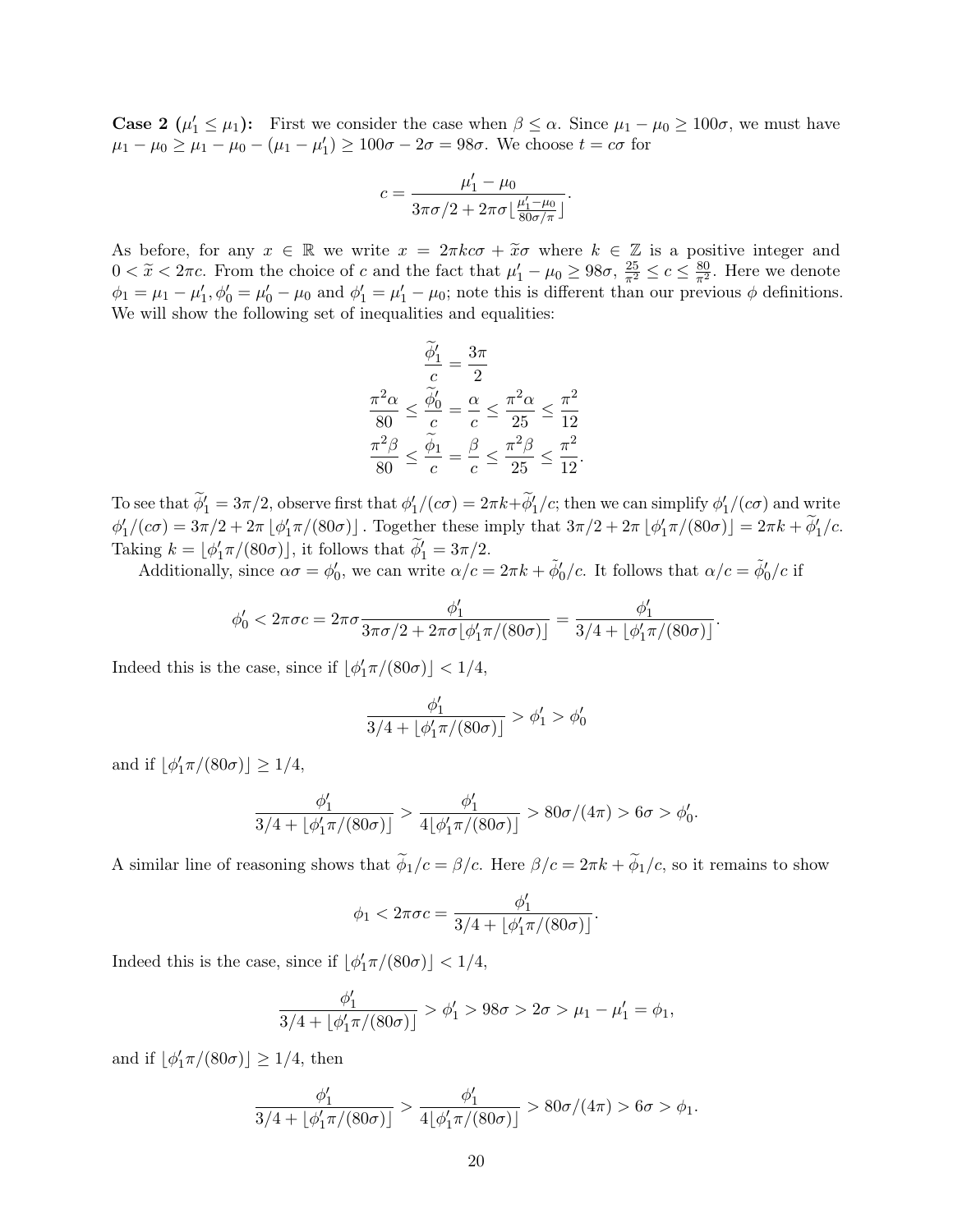Setting  $t = 1/c\sigma$ , the following calculation holds if  $\beta \leq \alpha$ :

$$
e^{-\frac{\sigma^2 t^2}{2}} \left| e^{it\mu_0} + e^{it\mu_1} - e^{it\mu_0'} - e^{it\mu_1'} \right| = e^{-\frac{\sigma^2 t^2}{2}} \left| 1 + e^{it(\phi_1 + \phi_1')} - e^{it\phi_0'} - e^{it\phi_1'} \right|
$$
  
\n
$$
= e^{-\frac{1}{2c^2}} \left| 1 + e^{i\frac{\tilde{\phi}_1}{c}} e^{i\frac{\tilde{\phi}_1'}{c}} - e^{i\frac{\tilde{\phi}_0'}{c}} - e^{i\frac{\tilde{\phi}_1'}{c}} \right|
$$
  
\n
$$
\geq e^{-\frac{1}{2c^2}} \left| \text{Im}(1 + e^{i\frac{\tilde{\phi}_1}{c}} e^{i\frac{\tilde{\phi}_1'}{c}} - e^{i\frac{\tilde{\phi}_0'}{c}} - e^{i\frac{\tilde{\phi}_1'}{c}}) \right|
$$
  
\n
$$
\geq e^{-\frac{1}{c^2}} (-1 + \cos \frac{\tilde{\phi}_1}{c} + \sin \frac{\tilde{\phi}_0'}{c})
$$
  
\n
$$
= e^{-\frac{1}{2c^2}} (-1 + \cos \frac{\beta}{c} + \sin \frac{\alpha}{c})
$$
  
\n
$$
\geq e^{-\frac{1}{2c^2}} (\alpha/c - (\alpha/c)^3/6 - (\beta/c)^2/2)
$$
  
\n
$$
\geq e^{-\frac{1}{2c^2}} (\alpha/c - (\alpha/c)^3/6 - (\alpha/c)^2/2)
$$
  
\n
$$
\geq e^{-\frac{1}{2c^2}} \frac{\alpha}{3c} \geq \frac{\pi^2 \delta_2}{240e}.
$$

The fourth to last inequality follows because  $\sin x \geq x - \frac{x^3}{6}$  $\frac{x^3}{6}$  and  $\cos x \ge 1 - \frac{x^2}{2}$  $\frac{c^2}{2}$ . The third to last inequality follows because  $\beta \leq \alpha$  and  $\alpha/c < 1$ . In the final step, we re-used the fact that  $\frac{25}{\pi^2} \leq c \leq \frac{80}{\pi^2}$ . If  $\alpha < \beta$ , then we can do a very similar proof by choosing  $t = c\sigma$  for

$$
c = \frac{\mu_1 - \mu'_0}{3\pi\sigma/2 + 2\pi\sigma \left\lfloor \frac{\mu_1 - \mu'_0}{80\sigma/\pi} \right\rfloor}.
$$

From the choice of c and the fact that  $\mu_1 - \mu'_0 \ge 98\sigma$ ,  $\frac{25}{\pi^2} \le c \le \frac{80}{\pi^2}$ . Here we denote  $\phi'_1 = \mu'_1 - \mu_1$ ,  $\phi'_0 =$  $\mu'_0 - \mu_1$  and  $\phi_0 = \mu_0 - \mu'_0$ . From the same explanations as in the case when  $\beta \leq \alpha$ , we see that

$$
\frac{|\widetilde{\phi}_0'|}{c} = \frac{3\pi}{2}
$$

$$
\frac{\pi^2 \beta}{80} \le \frac{|\widetilde{\phi}_1'|}{c} = \frac{\beta}{c} \le \frac{\pi^2 \beta}{25} \le \frac{\pi^2}{12}
$$

$$
\frac{\pi^2 \alpha}{80} \le \frac{|\widetilde{\phi}_0|}{c} = \frac{\alpha}{c} \le \frac{\pi^2 \alpha}{25} \le \frac{\pi^2}{12}.
$$

We obtain the same bound as in the case of  $\beta \leq \alpha$  by factoring out  $e^{it\mu_1}$  and using a similar calculation:

$$
e^{-\frac{\sigma^2 t^2}{2}} \left| e^{it\mu_0} + e^{it\mu_1} - e^{it\mu_0'} - e^{it\mu_1'} \right| = e^{-\frac{\sigma^2 t^2}{2}} \left| e^{it(\mu_0 - \mu_1)} + 1 - e^{it(\mu_0' - \mu_1)} - e^{it(\mu_1' - \mu_1)} \right|
$$
  
\n
$$
= e^{-\frac{\sigma^2 t^2}{2}} \left| e^{it(\phi_0 + \phi_0')} + 1 - e^{it\phi_0'} - e^{it\phi_1'} \right|
$$
  
\n
$$
= e^{-\frac{1}{2c^2}} \left| 1 + e^{i\frac{\tilde{\phi}_0}{c}} e^{i\frac{\tilde{\phi}_0'}{c}} - e^{i\frac{\tilde{\phi}_0'}{c}} - e^{i\frac{\tilde{\phi}_1'}{c}} \right|
$$
  
\n
$$
\geq e^{-\frac{1}{2c^2}} \left| \text{Im} \left( 1 + e^{i\frac{-|\tilde{\phi}_0|}{c}} e^{i\frac{-|\tilde{\phi}_0'|}{c}} - e^{i\frac{-|\tilde{\phi}_0'|}{c}} - e^{i\frac{-|\tilde{\phi}_0'|}{c}} \right| \right|
$$
  
\n
$$
\geq e^{-\frac{1}{c^2}} \left( -1 + \cos \frac{|\tilde{\phi}_0|}{c} + \sin \frac{|\tilde{\phi}_1'|}{c} \right)
$$
  
\n
$$
= e^{-\frac{1}{c^2}} \left( -1 + \cos \frac{\alpha}{c} + \sin \frac{\beta}{c} \right),
$$